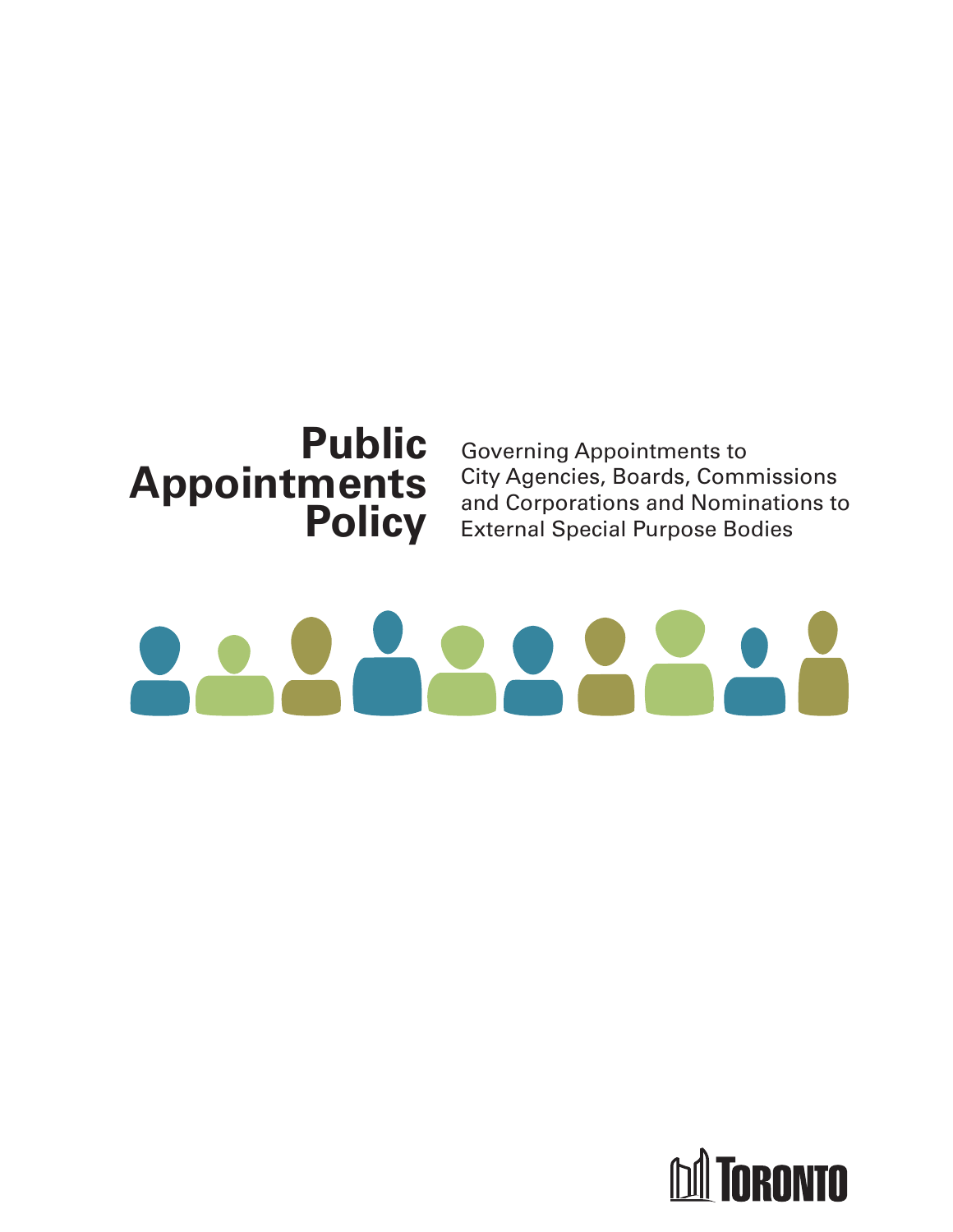# **City of Toronto<br>Public Appointments Policy**

| $\overline{4}$ |                                   |                                       |
|----------------|-----------------------------------|---------------------------------------|
| Part I:        |                                   | <b>Guiding Principles</b>             |
|                | 1.1                               | 7                                     |
|                | 1.2                               | $\overline{7}$                        |
|                | 1.3                               | $\overline{7}$                        |
|                | 1.4                               | 8                                     |
|                | 1.5                               | 9                                     |
|                | 1.6                               | 9                                     |
| Part II:       |                                   | <b>Eligibility and Qualifications</b> |
|                | 2.1                               | 9                                     |
|                | 2.2                               | 9                                     |
|                | 2.3                               | 9                                     |
|                | 2.4                               | 10                                    |
|                | 2.5                               | 10                                    |
|                | 2.6                               | 10                                    |
| Part III:      | <b>Term and Length of Service</b> |                                       |
|                | 3.1                               | 11                                    |
|                | 3.2                               | 11                                    |
|                | 3.3                               | Exceptions                            |
|                |                                   | 11                                    |
|                |                                   | 12                                    |
|                |                                   | 12                                    |
|                |                                   | 12                                    |
|                | 3.4                               | 12                                    |
|                | 3.5                               | 12                                    |
|                | 3.6                               | 12                                    |
|                | 3.7                               | 13                                    |
|                | 3.8                               | 13                                    |
|                | 3.9                               | 14                                    |
| Part IV:       |                                   | <b>Recruitment Methods</b>            |
|                | 4.1                               | 14                                    |
|                | 4.2                               | 15                                    |
|                | 4.3                               | 15                                    |
|                | 4.4                               | 15                                    |
|                | 4.5                               | 15                                    |
|                | 4.6                               | 16                                    |
|                | 4.7                               | 16                                    |
|                |                                   |                                       |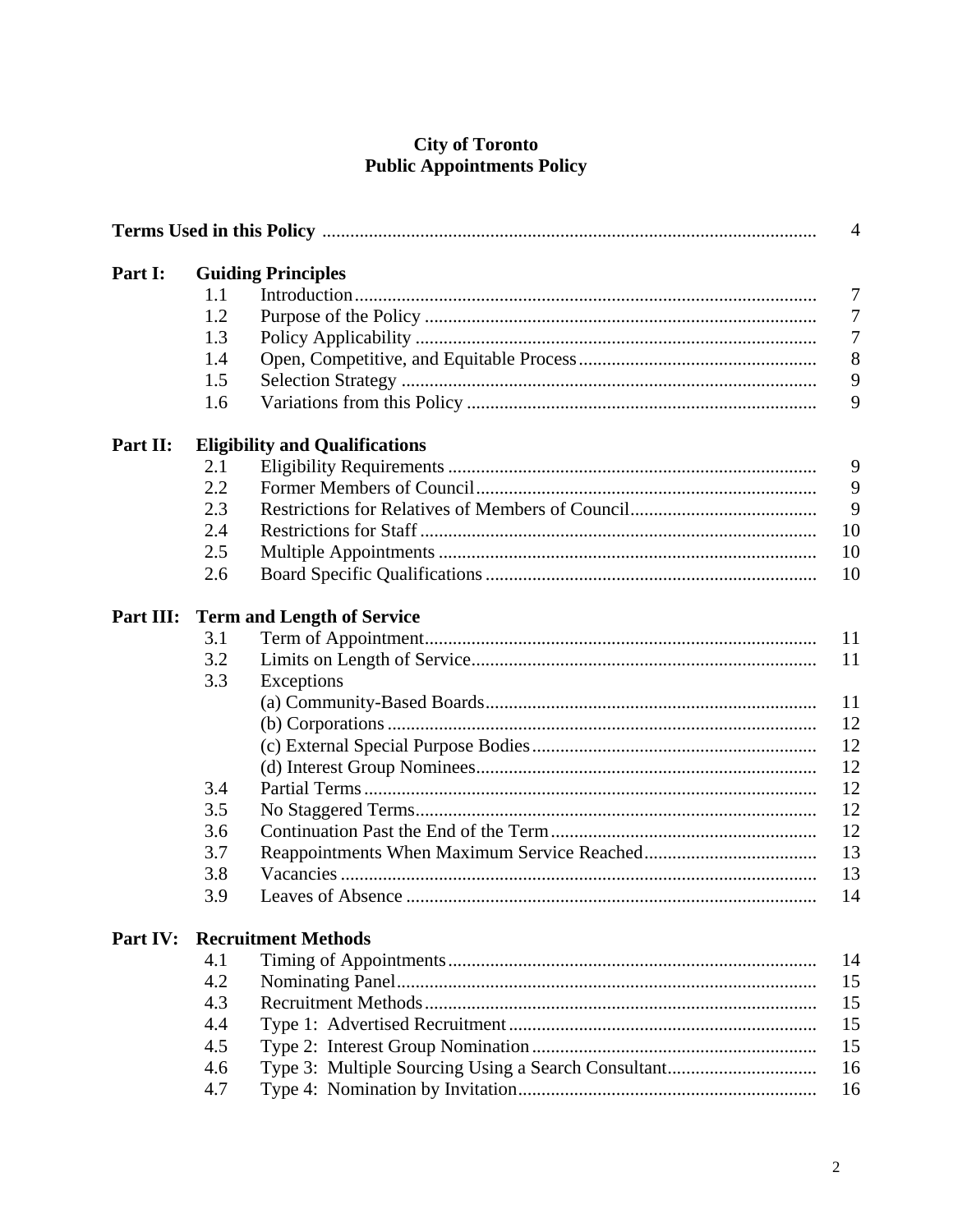|          | 4.8  | 16                                                         |
|----------|------|------------------------------------------------------------|
|          | 4.9  | 17                                                         |
|          | 4.10 | 18                                                         |
|          | 4.11 | 18                                                         |
| Part V:  |      | <b>Application Process</b>                                 |
|          | 5.1  | 19                                                         |
|          | 5.2  | 19                                                         |
|          | 5.3  | 19                                                         |
|          | 5.4  | 19                                                         |
|          | 5.5  | 20                                                         |
|          | 5.6  | 20                                                         |
|          | 5.7  | 21                                                         |
|          | 5.8  | 21                                                         |
| Part VI: |      | Privacy Issues, Codes of Conduct, Conflict of Interest     |
|          | 6.1  | 22                                                         |
|          | 6.2  | Information Provided to Members of Council and             |
|          |      | 23                                                         |
|          | 6.3  | 23                                                         |
|          |      | <b>Part VII: Selection Process</b>                         |
|          | 7.1  | 24                                                         |
|          | 7.2  | 24                                                         |
|          | 7.3  | 25                                                         |
|          | 7.4  | 26                                                         |
|          | 7.5  | 26                                                         |
|          | 7.6  | 26                                                         |
|          | 7.7  | 27                                                         |
|          | 7.8  | 27                                                         |
|          | 7.9  | 27                                                         |
|          | 7.10 | 27                                                         |
|          | 7.11 | 28                                                         |
|          | 7.12 | 28                                                         |
|          | 7.13 | 28                                                         |
|          | 7.14 | 29                                                         |
|          |      | <b>Part VIII: Standards of Conduct for City Appointees</b> |
|          | 8.1  | 29                                                         |
|          | 8.2  | 29                                                         |
|          | 8.3  | 30                                                         |
|          | 8.4  | 30                                                         |

8.5 31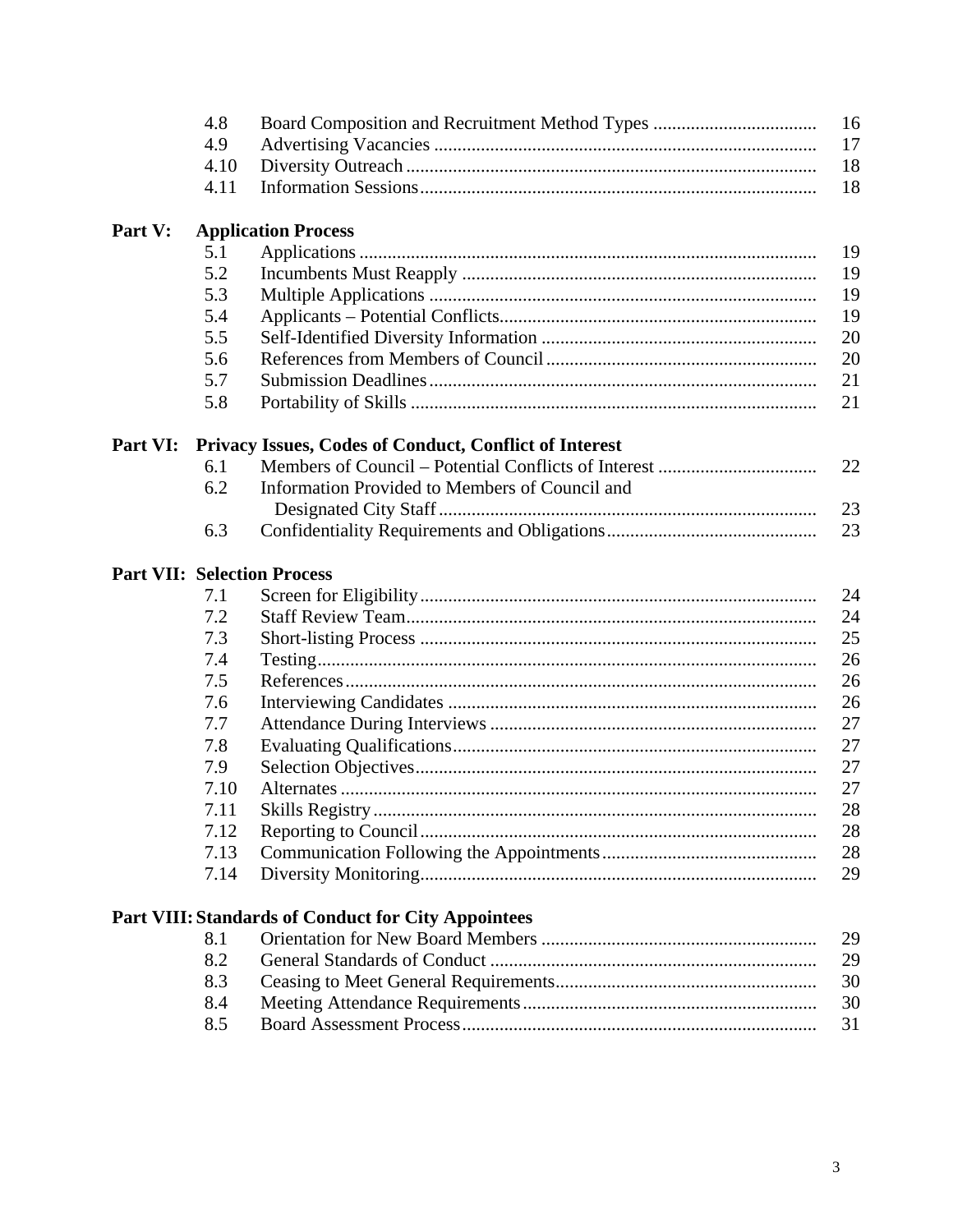### **Terms Used in Public Appointments Policy**

The following terms have the meanings indicated for the purposes of interpreting this policy:

| <b>Term</b>                  | <b>Definition</b>                                                                                                                                                                                                                                                                                                                                                                      |
|------------------------------|----------------------------------------------------------------------------------------------------------------------------------------------------------------------------------------------------------------------------------------------------------------------------------------------------------------------------------------------------------------------------------------|
| <b>ABCCs</b>                 | Agencies, Boards, Commissions and Corporations (ABCCs) of the<br>City (including administrative, quasi-judicial and partnered<br>bodies), which have a legislative basis in a provincial act or<br>municipal by-law.                                                                                                                                                                   |
| <b>Administrative Bodies</b> | These bodies are responsible for administering funds such as<br>pension plans and reserve funds.                                                                                                                                                                                                                                                                                       |
| <b>Advisory Committees</b>   | Committees that advise City staff or a committee of Council on<br>delivery of a service or program. These committees are not<br>independent of Council, and they do not deliver services.                                                                                                                                                                                              |
| Agency                       | This is a generalization meaning an entity performing a City<br>service. This is not a legal definition of agency. This policy deals<br>with the appointments process for the members of the boards of<br>directors of agencies and other bodies.                                                                                                                                      |
| Alternates                   | Persons who are not selected to currently serve on a City board,<br>but who have been identified by Council for first consideration for<br>appointment to the board if a vacancy occurs during the term.<br>Should a vacancy occur, identified alternates will be contacted to<br>verify continued eligibility and interest in being considered.                                       |
| <b>Board Composition</b>     | The number of members of a board approved by Council,<br>including the balance between Members of Council and citizens,<br>and identification of any body outside the City that will be invited<br>to nominate a member of the board. The composition of each<br>board is identified in the companion document "Board-Specific<br>Processes and Requirements for Public Appointments". |
| Citizen                      | This term is used in this policy to refer to Toronto residents who<br>are not Members of Council or City or agency staff. It does not<br>indicate Canadian citizenship and may include permanent<br>residents, refugees, refugee claimants, and residents without<br>homes.                                                                                                            |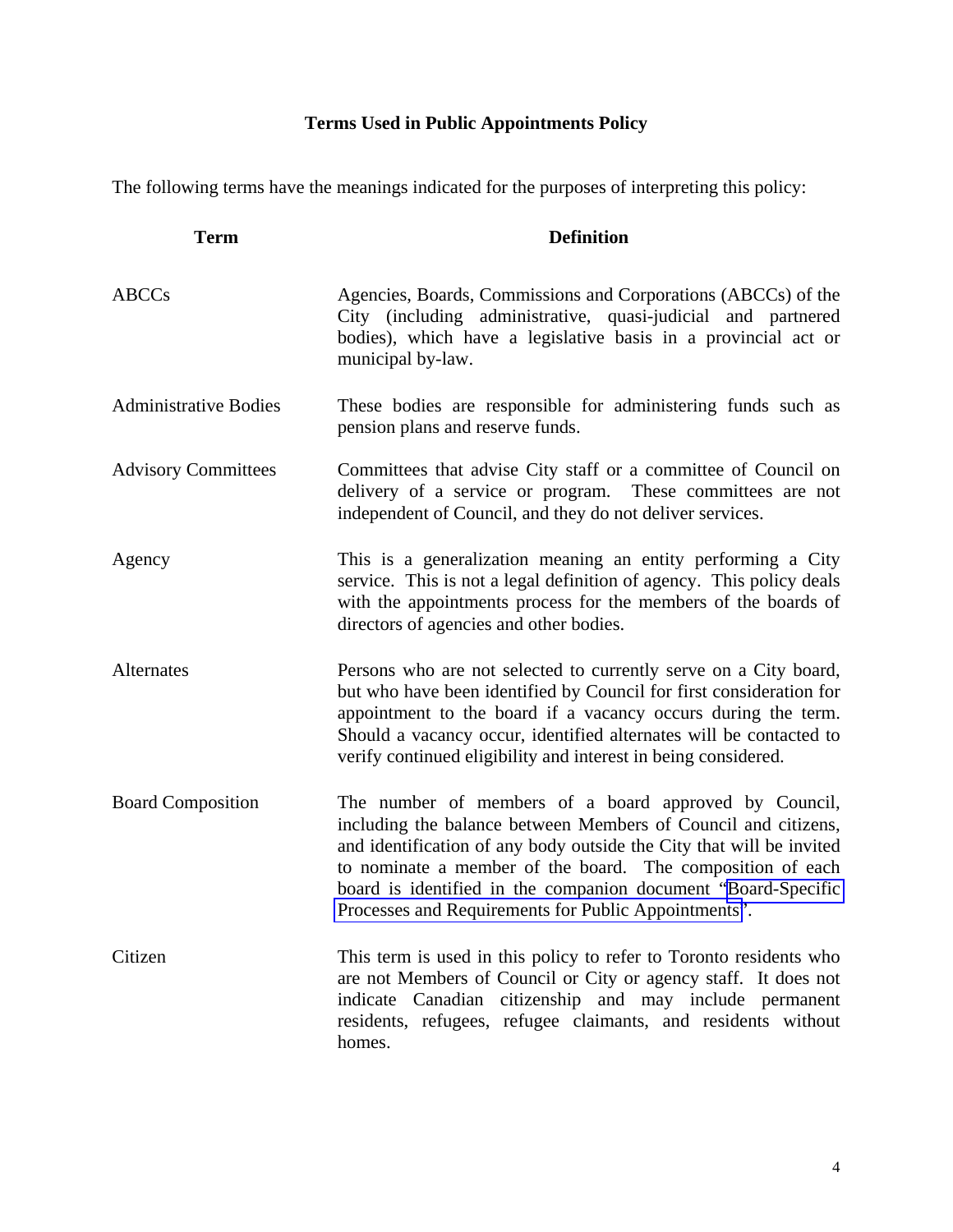| <b>Term</b>                                | <b>Definition</b>                                                                                                                                                                                                                                                                                                      |
|--------------------------------------------|------------------------------------------------------------------------------------------------------------------------------------------------------------------------------------------------------------------------------------------------------------------------------------------------------------------------|
| City Board                                 | In this policy, City board refers to all boards, pension bodies and<br>corporations that are under the jurisdiction of the City. This is not<br>the same definition that is used in the City of Toronto Act, 2006.                                                                                                     |
| City Official                              | The Mayor, who is the chief executive officer of the City, or a<br>senior City staff person.                                                                                                                                                                                                                           |
| Civic Appointments<br>Committee            | A committee of Council, which replaces the City's Nominating<br>Committee in the new governance structure and is authorized to<br>consider and recommend to Council the appointment of citizens to<br>various agencies, boards and commissions.                                                                        |
| <b>Community-Based Boards</b>              | City boards where the community elects or nominates members of<br>the board to represent the community with those members being<br>approved by Council. These boards include arena boards and<br>boards of management of the Association of Community Centres<br>(AOCCs), and the Business Improvement Areas (BIAs).   |
| Corporations                               | Corporations owned wholly or partially by the City of Toronto and<br>incorporated pursuant to the Ontario Business Corporations Act,<br>the Ontario Corporations Act, the Canada Corporations Act or<br>special legislation.                                                                                           |
| Diversity Information<br>(Self Identified) | Includes characteristics of gender, age, aboriginal status, race,<br>disability status, and sexual orientation as self identified by<br>applicants. Other characteristics such as socio-economic grouping<br>may also be included.                                                                                     |
| Eligibility                                | The general criteria set by Council or the legal requirements that<br>determine if an individual may apply to serve on a City board. See<br>Sections 2.1 to $2.5$ .                                                                                                                                                    |
| <b>Interest Groups</b>                     | A special interest group, stakeholder group, organized service user<br>group, funding partner, labour representative or professional/<br>technical organization that has been invited by Council to<br>nominate one or more members to a City board.                                                                   |
| <b>MFIPPA</b>                              | The Municipal Freedom of Information and Protection of Privacy<br>(MFIPPA), which imposes mandatory confidentiality<br>Act<br>obligations on the City of Toronto and Members of Council to<br>refrain from disclosing personal information and to protect the<br>privacy of information obtained in in-camera sessions |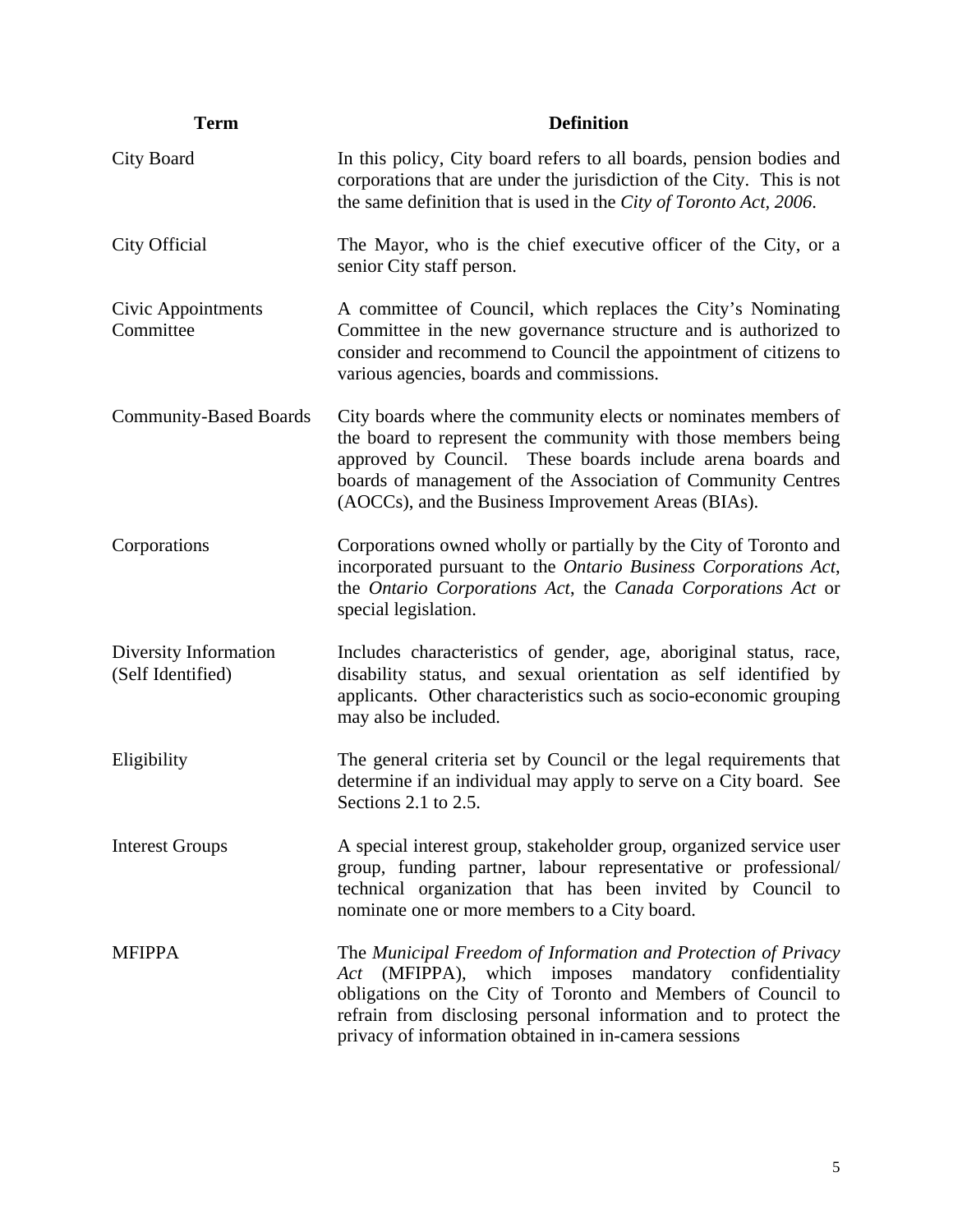| <b>Term</b>                             | <b>Definition</b>                                                                                                                                                                                                                                                                                                                                                                |
|-----------------------------------------|----------------------------------------------------------------------------------------------------------------------------------------------------------------------------------------------------------------------------------------------------------------------------------------------------------------------------------------------------------------------------------|
| <b>Nominating Panel</b>                 | The Civic Appointments Committee or other committee or<br>delegated the responsibility for recommending<br>individual<br>candidates for appointment. In most cases, this panel will also<br>short-list and interview candidates, but in some cases, a separate<br>recruiting panel will conduct the recruitment and short-listing<br>process.                                    |
| Qualifications                          | The specific skills and experience desired in board members to<br>meet the needs of the individual boards. Qualifications for each<br>board are set out in the companion document "Board-Specific<br>Processes and Requirements for Public Appointments".                                                                                                                        |
| <b>Quasi-Judicial Bodies</b>            | Boards that conduct hearings to decide on individual cases; these<br>are the Toronto Licensing Tribunal, the Rooming House Licensing<br>Commissioner and Deputy, the Committee of Adjustment, and the<br>Property Standards Committee.                                                                                                                                           |
| <b>Selection Bodies</b>                 | This is a general term used in Section 7.9 to mean any committee<br>individual involved in making decisions<br>during<br>the<br><b>or</b><br>appointments process. This includes recruitment committees and<br>individuals, nominating panels, and Council as a whole.                                                                                                           |
| <b>Skills Registry</b>                  | A confidential registry of candidates who have been interviewed<br>by a nominating panel for one board and identified as having skills<br>and competencies that might be applied to a position on another<br>board. See Section 7.11.                                                                                                                                            |
| <b>Special Purpose Bodies</b><br>(SPBs) | External bodies whose boards or memberships include City<br>appointees. In some cases, Council is required by legislation to<br>make appointments to specific external boards. In other cases,<br>Council may make appointments at the request of the external<br>board.                                                                                                         |
| <b>Staff Review Team</b>                | A City Staff Review Team, comprising representatives from<br>Human Resources Human Rights, the Diversity Management and<br>Community Engagement Unit, and the City Manager's Office with<br>other program and board staff as appropriate, who examine<br>applications and provide the nominating panel with summary<br>information on the applicants, as set out in Section 7.2. |

\_\_\_\_\_\_\_\_\_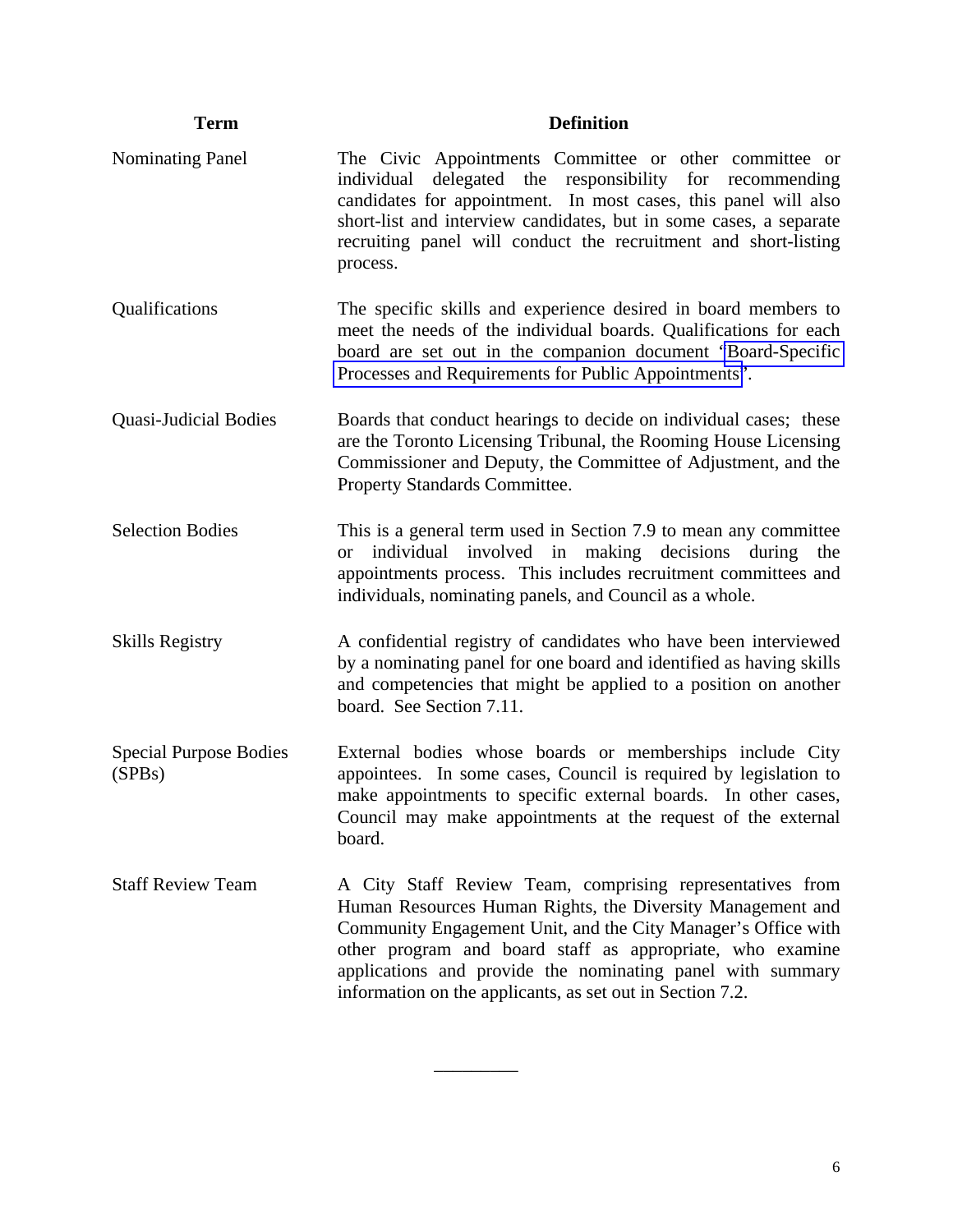#### **City of Toronto Public Appointments Policy**

### **Part I: Guiding Principles**

| <b>Section</b> | <b>Subject</b>        | <b>Policy</b>                                                                                                                                                                                                                                                                                                                                                                                                                                                                                      |
|----------------|-----------------------|----------------------------------------------------------------------------------------------------------------------------------------------------------------------------------------------------------------------------------------------------------------------------------------------------------------------------------------------------------------------------------------------------------------------------------------------------------------------------------------------------|
| 1.1            | Introduction          | A commitment to community participation and community<br>service is considered key to the City of Toronto's future. Part<br>of that commitment can be fulfilled by recruiting and<br>selecting Toronto residents who will provide high calibre<br>direction as board members of City agencies, boards,<br>commissions and corporations (ABCCs), pension bodies and<br>external special purpose bodies (SPBs).                                                                                      |
|                |                       | The appointment of members of the public to serve on City<br>boards is generally important to the City in order to:<br>provide a variety of perspectives, reflecting the<br>(i)<br>diversity of the community;<br>represent stakeholder groups;<br>(ii)<br>bring specific skills and expertise that contribute to<br>(iii)<br>good governance;<br>represent specific groups of service users; and<br>(iv)<br>bring external funding, sponsorship, volunteers, or<br>(v)<br>profile to the service. |
| 1.2            | Purpose of the Policy | This policy provides a framework aimed at ensuring that the<br>most suitable candidates are selected and appointed as board<br>members.                                                                                                                                                                                                                                                                                                                                                            |
|                |                       | It provides a guide for Council Members and City staff<br>involved in the process to ensure consistency, integrity, and<br>in administering the process and provides<br>fairness<br>information about how the City's process works for those<br>who are interested in applying.                                                                                                                                                                                                                    |
| 1.3            | Policy Applicability  | This policy applies to citizen appointments to City ABCCs<br>and pension bodies, and external SPBs. It does not apply to<br>the appointment of Members of Council to such bodies.                                                                                                                                                                                                                                                                                                                  |
|                |                       | Due to the high cost and time commitment of recruiting and<br>selecting board members, the Civic Appointments Committee<br>shall not be required to recommend appointments to City<br>advisory committees.                                                                                                                                                                                                                                                                                         |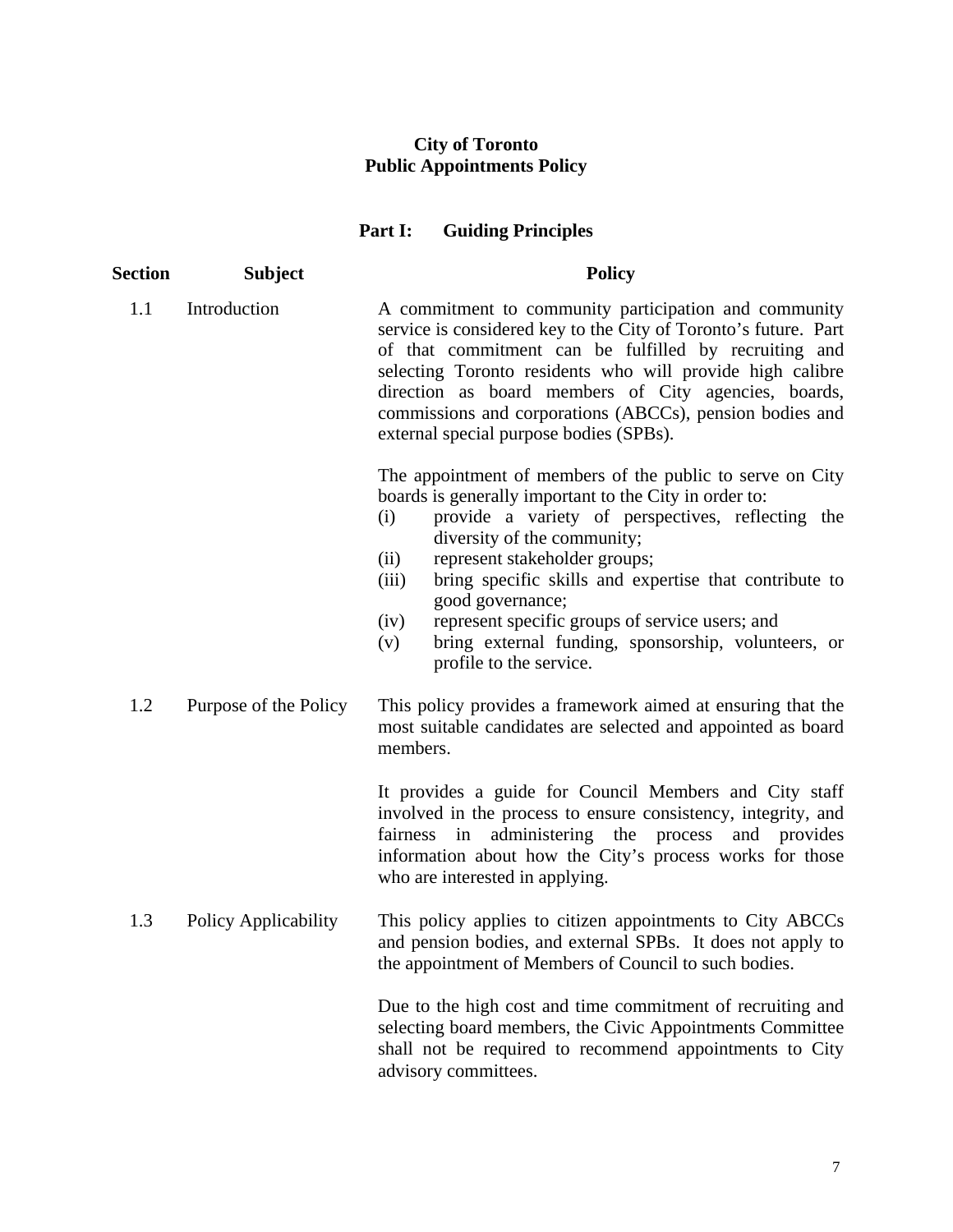| <b>Section</b> | <b>Subject</b>                              | <b>Policy</b>                                                                                                                                                                                                                                                                                                                                                                                                                                                               |
|----------------|---------------------------------------------|-----------------------------------------------------------------------------------------------------------------------------------------------------------------------------------------------------------------------------------------------------------------------------------------------------------------------------------------------------------------------------------------------------------------------------------------------------------------------------|
|                |                                             | For the purpose of implementing this policy, the City defines<br>'citizen' to include all persons who are residents of Toronto,<br>including permanent residents, refugees, refugee claimants<br>and residents without homes.                                                                                                                                                                                                                                               |
|                |                                             | This document articulates the general policy applicable to the<br>appointments process. The accompanying document "Board-<br>for<br>Specific<br>Processes<br>and<br>Requirements<br>Public<br>Appointments" details the requirements specific to each board<br>and how this policy is applied.                                                                                                                                                                              |
| 1.4            | Open, Competitive,<br>and Equitable Process | The City has a commitment to an open, competitive and<br>equitable<br>appointments<br>process<br>to<br>encourage<br>broad<br>participation of residents in the democratic functioning of the<br>City:                                                                                                                                                                                                                                                                       |
|                |                                             | Openness means that clear expectations for each position<br>$\bullet$<br>are identified, with expectations agreed to in advance and<br>clearly communicated to all associated with the selection<br>process.                                                                                                                                                                                                                                                                |
|                |                                             | Competition means that there is public and widespread<br>$\bullet$<br>recruitment for positions and a commitment to seeking the<br>most suitable candidates and evaluating applicants on<br>merit.                                                                                                                                                                                                                                                                          |
|                |                                             | Equity means that practices are consistent with achieving<br>٠<br>participation that affirms the diversity of our society.<br>Toronto's<br>commitment<br>discrimination-free<br>to<br>a<br>environment includes the responsibility to remove barriers<br>to the recruitment, selection, and retention of members of<br>systemically disadvantaged groups, including women,<br>youth (ages 18 to 30), aboriginal people, people with<br>disabilities, and racial minorities. |
|                |                                             | Openness, competition and equity are values that should<br>reinforce and complement one another. To ensure they do so,<br>all involved must understand these concepts and how they can                                                                                                                                                                                                                                                                                      |

be advanced in the recruitment and selection of citizen

candidates for appointment to City boards.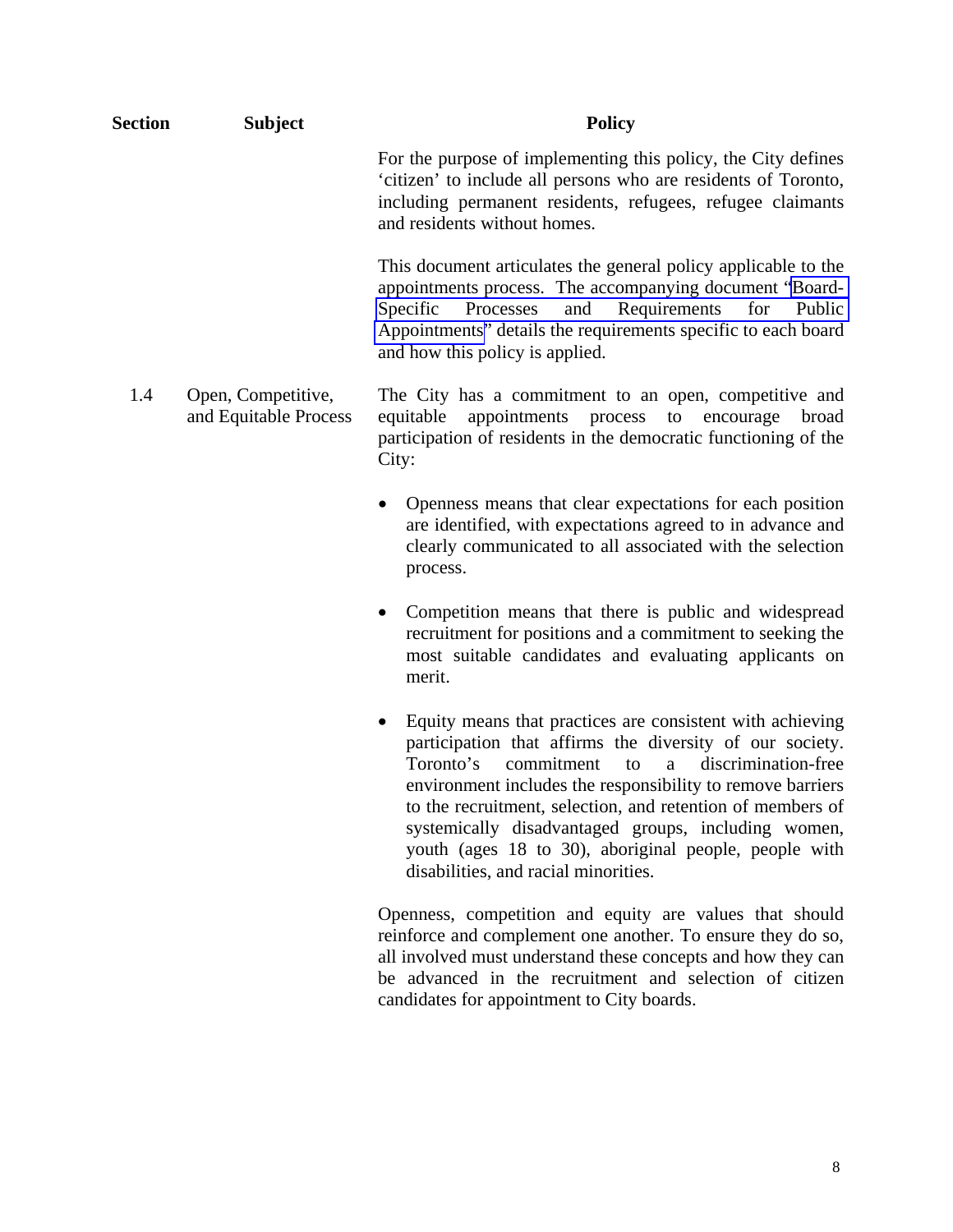| <b>Section</b> | <b>Subject</b>                 | <b>Policy</b>                                                                                                                                                                                                                                                                                                                                                                                                          |
|----------------|--------------------------------|------------------------------------------------------------------------------------------------------------------------------------------------------------------------------------------------------------------------------------------------------------------------------------------------------------------------------------------------------------------------------------------------------------------------|
| 1.5            | <b>Selection Strategy</b>      | Council recognizes that the needs of the City and the agencies<br>are best met when candidates are matched to the boards'<br>individual requirements. Council shall approve qualifications<br>relevant to the responsibilities of the individual board and<br>make appointments that ensure that the board members<br>collectively cover the range of skills and experience required<br>to effectively make decisions. |
|                |                                | Council also recognizes that the City is best served by boards<br>that reflect the geographic distribution and diversity of the<br>community that they serve. Proactive strategies in achieving<br>this result shall be followed.                                                                                                                                                                                      |
| 1.6            | Variations from this<br>Policy | Because this policy reflects the basic principles and values of<br>Council, any variation from this policy should only be<br>implemented in unusual circumstances and such variation<br>must be approved by City Council.                                                                                                                                                                                              |

| Part II: | <b>Eligibility and Qualifications</b> |
|----------|---------------------------------------|
|----------|---------------------------------------|

| <b>Section</b> | <b>Subject</b>                                                | <b>Policy</b>                                                                                                                                                                                                 |
|----------------|---------------------------------------------------------------|---------------------------------------------------------------------------------------------------------------------------------------------------------------------------------------------------------------|
| 2.1            | Eligibility<br>Requirements                                   | Persons selected for an appointment must be:<br>(a) residents of Toronto, and<br>(b) at least 18 years of age (the age of majority in Ontario).                                                               |
|                |                                                               | To remain on the board, appointees are required to maintain<br>this status throughout their term of office.                                                                                                   |
|                |                                                               | Where required by law for specific boards, residents must<br>also be Canadian citizens. Under current legislation,<br>Canadian citizenship is required to serve on the Toronto<br>Public Library Board.       |
| 2.2            | Former Members of<br>Council                                  | Former Members of Council who served on Council in the<br>term immediately preceding the term for which appointments<br>are being made are not eligible for appointment to the<br>Toronto Licensing Tribunal. |
| 2.3            | Restrictions for<br><b>Relatives of Members</b><br>of Council | In accordance with Council policy, relatives of Members of<br>Council (spouses and those in a conjugal relationship,<br>children and parents) are not eligible for appointment to a<br>City board.            |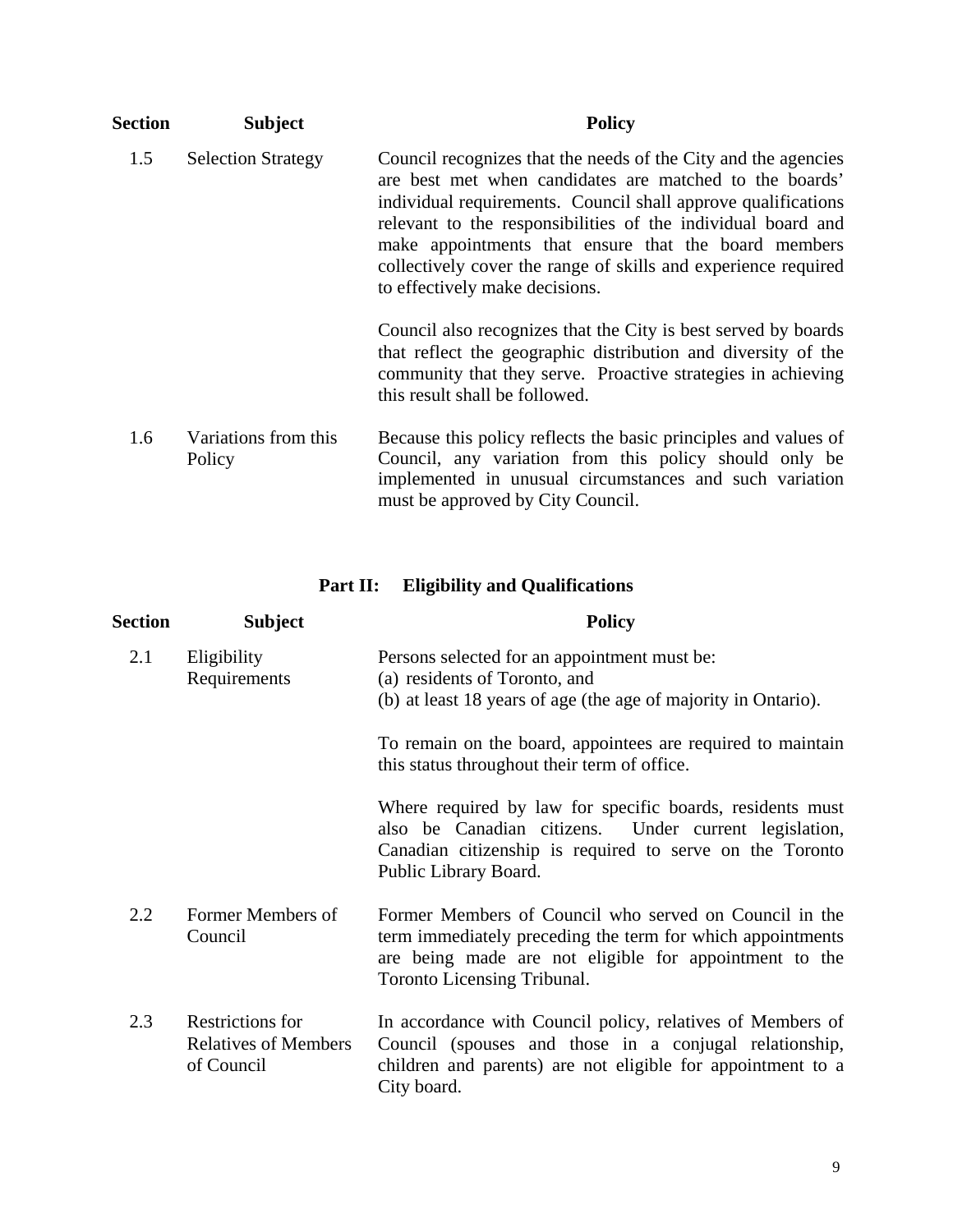| <b>Section</b> | <b>Subject</b>                   | <b>Policy</b>                                                                                                                                                                                                                                                                                                                                                             |
|----------------|----------------------------------|---------------------------------------------------------------------------------------------------------------------------------------------------------------------------------------------------------------------------------------------------------------------------------------------------------------------------------------------------------------------------|
| 2.4            | <b>Restrictions for Staff</b>    | Staff of the City or its agencies, boards, commissions and<br>corporations (ABCCs) are not eligible to apply for a City<br>board appointment, but they may be appointed on an<br>ex-officio basis (by virtue of their position) to boards, or may<br>be given the right to attend and participate in discussions at<br>board meetings without being members of the board. |
|                |                                  | Staff of the City or its ABCCs may be nominated by the City<br>to serve on external boards, provided that this is within the<br>eligibility requirements of the external board.                                                                                                                                                                                           |
| 2.5            | Multiple<br>Appointments         | To encourage the broadest degree of citizen involvement, no<br>citizen shall serve concurrently on more than one City board,<br>except that:                                                                                                                                                                                                                              |
|                |                                  | (a) a member of a Business Improvement Area may also<br>serve on one other City board;                                                                                                                                                                                                                                                                                    |
|                |                                  | (b) a citizen who is appointed to a City board may also be<br>nominated by the City to serve on one external body to<br>which Council recommends appointment(s);                                                                                                                                                                                                          |
|                |                                  | (c) one member of the Board of Trustees of the Metropolitan<br>Toronto Pension Plan may also serve as a member of the<br>Board of Trustees of the Metropolitan Toronto Police<br>Benefit Fund; and                                                                                                                                                                        |
|                |                                  | (d) one independent member of the Toronto Fire Department<br>Superannuation and Benefit Fund Committee may also<br>serve as an independent member of the Toronto Civic<br>Employees' Pension and Benefit Fund Committee.                                                                                                                                                  |
| 2.6            | Board-Specific<br>Qualifications | In addition to general eligibility requirements, Council shall<br>set out the specific skills and experience desired for each<br>The objective is that Board members collectively<br>board.<br>cover the range of required qualifications, with individual<br>members bringing a variety of perspectives, interests, or<br>skills.                                        |
|                |                                  | Board members are not expected to have the same knowledge<br>as staff of the agency in order to oversee agency business.<br>They are expected to add a perspective beyond the staff view.                                                                                                                                                                                 |

qualifications:

The following guidelines are considered in establishing the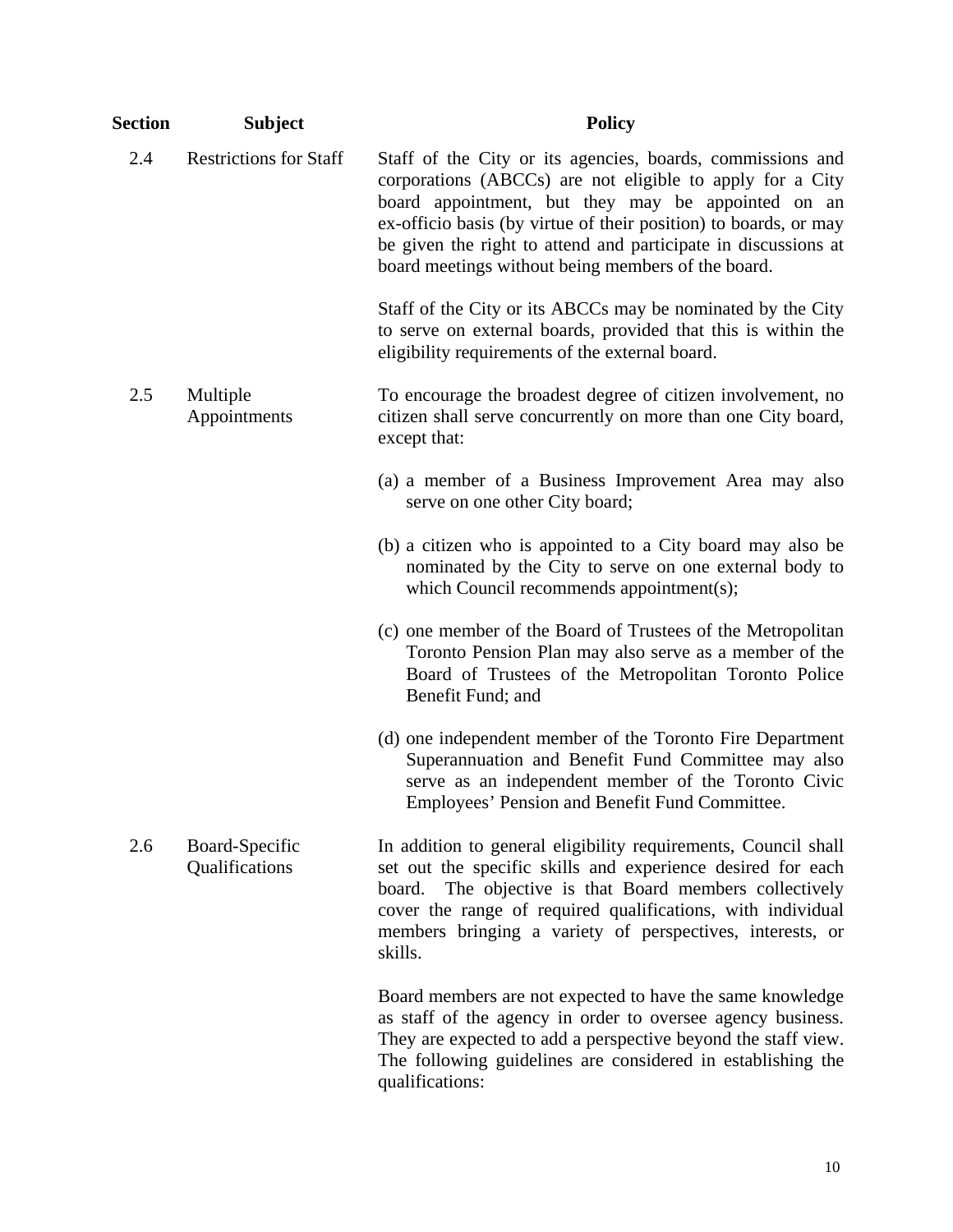| <b>Section</b> | <b>Subject</b> | <b>Policy</b>                                                                                                                                                                                                                                    |
|----------------|----------------|--------------------------------------------------------------------------------------------------------------------------------------------------------------------------------------------------------------------------------------------------|
|                |                | (a) should relate to the ability to perform the duties of the<br>board, including any necessary competencies;<br>(b) should be clear, yet flexible, defining areas of<br>specialization where required, experience, or community<br>service; and |
|                |                | (c) skills and knowledge requirements for the positions<br>should not be more specialized than necessary.                                                                                                                                        |

# **Part III: Term and Length of Service**

| Section | <b>Subject</b>                        | <b>Policy</b>                                                                                                                                                                                                                                                                     |
|---------|---------------------------------------|-----------------------------------------------------------------------------------------------------------------------------------------------------------------------------------------------------------------------------------------------------------------------------------|
| 3.1     | Term of Appointment                   | A set term will be established for each ABCC. In general, the<br>term is four years, coincident with the term of the Council<br>that appoints the members or until a successor is appointed.<br>Exceptions are noted below.                                                       |
|         |                                       | Despite the term of appointment, all citizens are appointed at<br>the pleasure of Council and Council retains the right to<br>replace any appointed member at any time and for any reason.                                                                                        |
|         |                                       | The Council document appointing board members shall state<br>the name of the appointee, the board, the term of appointment<br>and the fact that they are appointed at the pleasure of Council.                                                                                    |
| 3.2     | Limits on Length of<br>Service        | Acknowledging the value of experience and the need for<br>continuity, incumbents who are eligible and willing to seek<br>reappointment, may apply for a subsequent term.                                                                                                          |
|         |                                       | However, the City recognizes the importance of engaging as<br>many residents as possible and infusing new ideas and<br>perspectives from time to time. The limit on length of service<br>for any citizen is 2 consecutive terms on the same board.<br>Exceptions are noted below. |
| 3.3     | Exceptions                            |                                                                                                                                                                                                                                                                                   |
|         | (a) Community-<br><b>Based Boards</b> | For community-based boards, the term is set by the board, but<br>the term may not exceed four years.                                                                                                                                                                              |
|         |                                       | Any citizen who has served 8 or more consecutive years on a<br>community-based board may not be reappointed to the same<br>board in the following term.                                                                                                                           |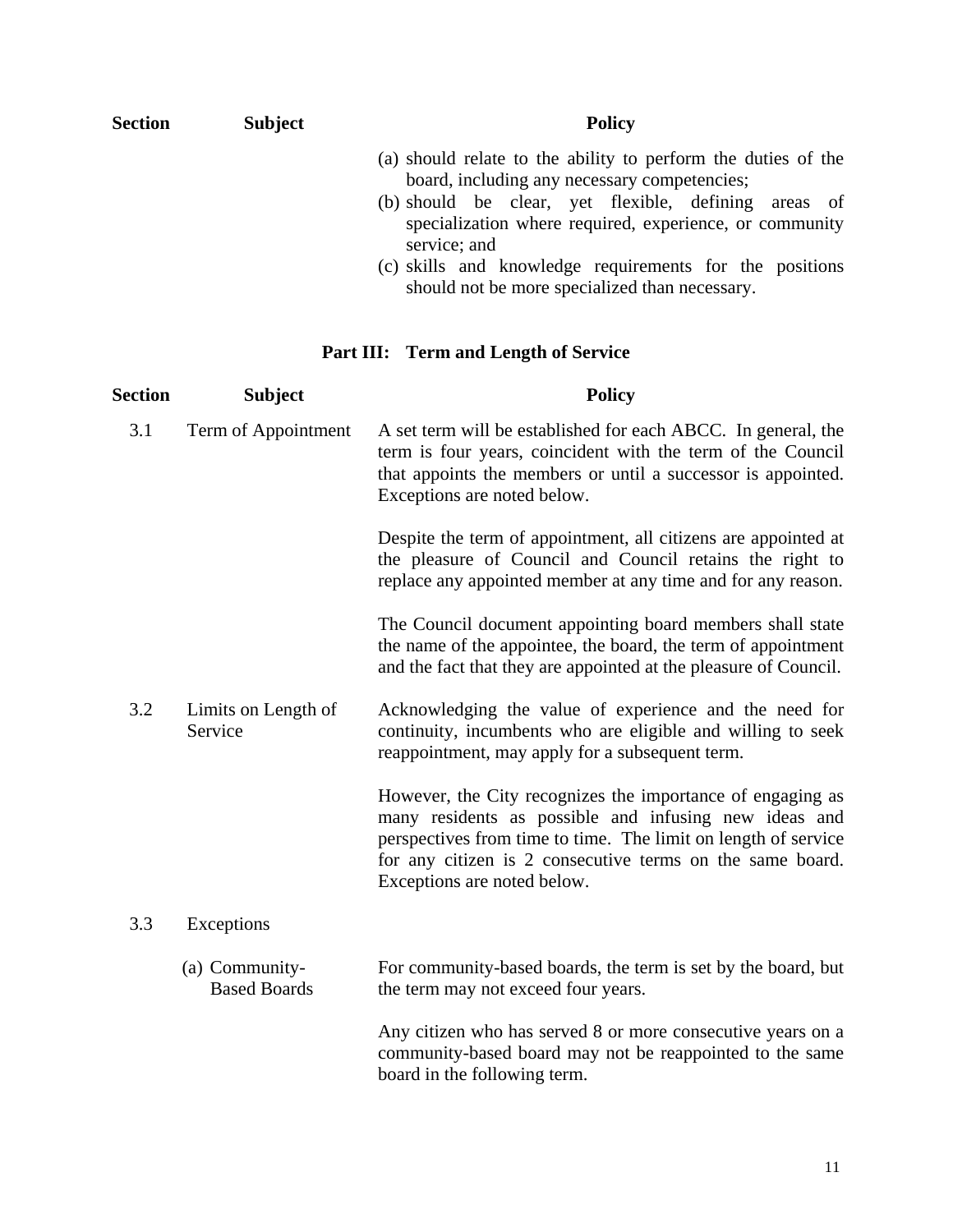| Section | <b>Subject</b>                                  | <b>Policy</b>                                                                                                                                                                                                                                                                                                                                                                                                                                                                  |
|---------|-------------------------------------------------|--------------------------------------------------------------------------------------------------------------------------------------------------------------------------------------------------------------------------------------------------------------------------------------------------------------------------------------------------------------------------------------------------------------------------------------------------------------------------------|
|         | (b) Corporations                                | For corporations established under the Ontario Business<br>Corporations Act (OBCA), Ontario Corporations Act or the<br>Canada Corporations Act, the term for citizens is 2 years.<br>Incumbents may be reappointed at the pleasure of Council for<br>a renewal period of 2 years without a recruitment process. A<br>full recruitment process is conducted every 4 years.                                                                                                      |
|         |                                                 | The maximum number of consecutive 2-year terms for any<br>citizen member on the board of directors is 4.                                                                                                                                                                                                                                                                                                                                                                       |
|         | (c) External Special<br><b>Purpose Bodies</b>   | For external special purpose bodies, citizens are appointed for<br>terms set by the body inviting the City to nominate a member.                                                                                                                                                                                                                                                                                                                                               |
|         |                                                 | The limit for serving on an external special purpose body will<br>depend on the requirements set by the body inviting the<br>nomination. However, any citizen who has served 8 or more<br>consecutive years on an external special purpose body may<br>not be nominated by the City for a reappointment to the same<br>board in the following term.                                                                                                                            |
|         | (d) Interest Group<br>Nominees                  | For nominees to any board from Interest Groups, the term is<br>coincident with the term of the board.<br>Nominees from<br>Interest Groups are exempt from the limits on the maximum<br>length of service on the board.                                                                                                                                                                                                                                                         |
| 3.4     | <b>Partial Terms</b>                            | When an appointment is made to fill a vacancy during the last<br>half of the term of the board, the balance of the term shall not<br>count toward the maximum length of service on the board for<br>the appointee. However, any partial service longer than half<br>of the usual term will be counted as a full term toward the<br>maximum length of service.                                                                                                                  |
| 3.5     | No Staggered Terms                              | Due to the high cost and time commitment of recruiting and<br>selecting board members, the City's policy is to not<br>encourage staggered terms. The full recruitment process is<br>performed only at the beginning of each term of Council or at<br>the beginning of a new board term for corporations. Gradual<br>turnover can be achieved by the nominating panel ensuring<br>that there is a balance of new members and returning<br>incumbents recommended for each term. |
| 3.6     | <b>Continuation Past the</b><br>End of the Term | Members continue to serve on a board past the end of their<br>term, at the pleasure of Council, until successors are<br>appointed.                                                                                                                                                                                                                                                                                                                                             |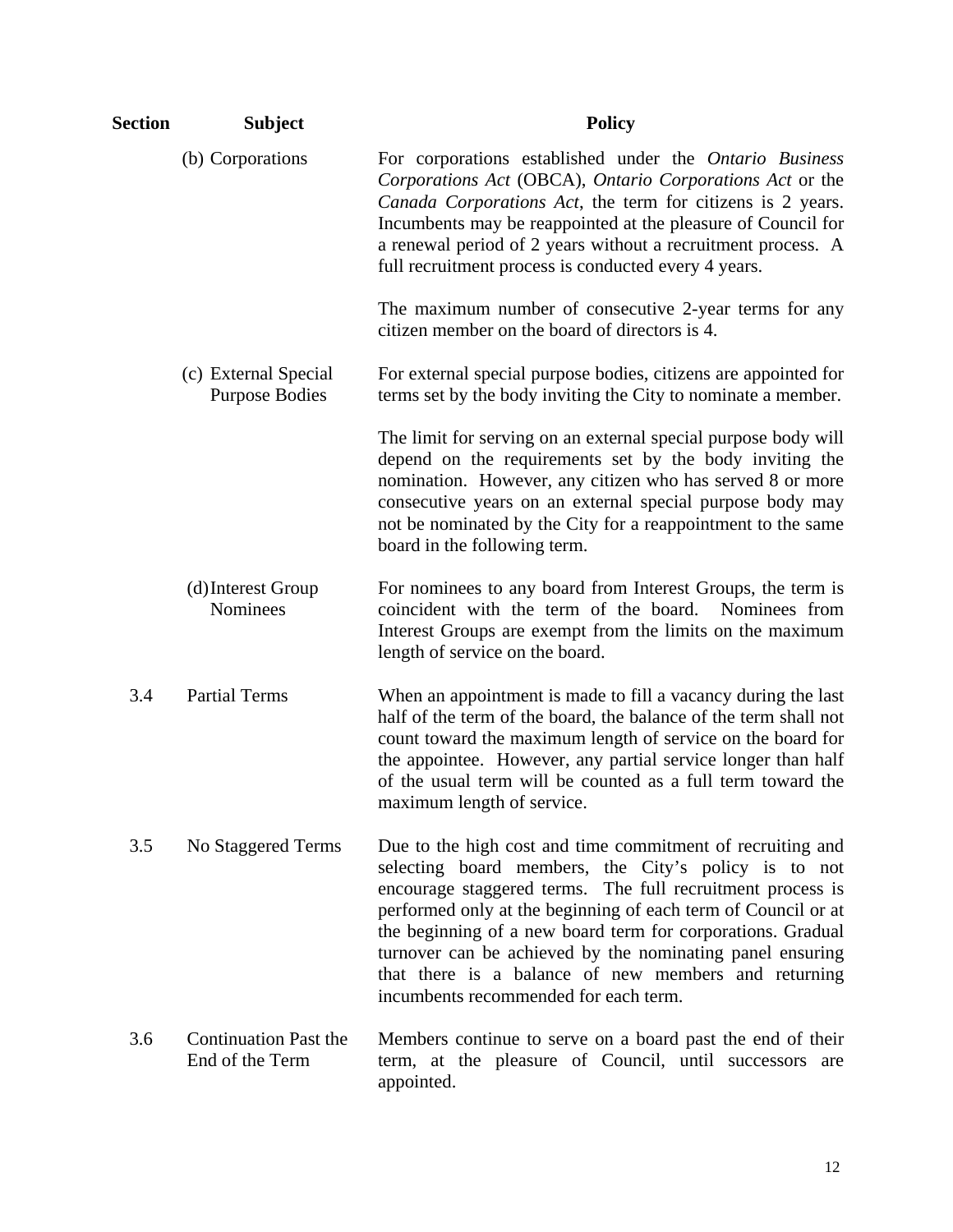| <b>Section</b> | <b>Subject</b>                                    | <b>Policy</b>                                                                                                                                                                                                                                                                                                                           |
|----------------|---------------------------------------------------|-----------------------------------------------------------------------------------------------------------------------------------------------------------------------------------------------------------------------------------------------------------------------------------------------------------------------------------------|
|                |                                                   | Members who serve on quasi-judicial bodies governed by the<br><b>Statutory Powers Procedure Act, 1990:</b>                                                                                                                                                                                                                              |
|                |                                                   | (a) are required under that act to continue beyond their term<br>of office or resignation date to complete hearing any<br>matters of which they are seized; and                                                                                                                                                                         |
|                |                                                   | (b) may continue beyond their term of office until such time<br>as sufficient numbers of incoming new members have<br>completed any mandatory orientation and training.                                                                                                                                                                 |
|                |                                                   | Where a member dies in office or is removed from the Board<br>by Council, the hearing of the quasi-judicial body may<br>proceed with the remaining quorum or procedures for a<br>re-hearing should be followed by the Board.                                                                                                            |
| 3.7            | Reappointments When<br>Maximum Service<br>Reached | To ensure a healthy turnover of board members, effort should<br>be made to achieve a balance between new members and<br>those with experience serving on the board.                                                                                                                                                                     |
|                |                                                   | Subject to the exceptions noted below, incumbents who<br>reapply for appointment beyond the stated maximum length<br>of service on the same board will be deemed ineligible. Their<br>only be considered under special<br>applications can<br>circumstances, such as when an insufficient number of<br>applications have been received: |
|                |                                                   | from eligible and qualified applicants for positions on<br>(a)<br>the board, or<br>from incumbents who are eligible to be reappointed,<br>(b)<br>and the board would suffer from a lack of continuity if<br>all members are replaced at once.                                                                                           |
|                |                                                   | Any recommendation to reappoint an incumbent who has<br>reached his or her sunset date shall identify these special<br>circumstances and recommend a waiver of the limit on length<br>of service.                                                                                                                                       |
| 3.8            | Vacancies                                         | A vacancy on the board is created when a member resigns or<br>vacates the position for any reason, effective the earliest of:                                                                                                                                                                                                           |
|                |                                                   | (1)<br>the date of resignation;<br>the date the member ceases to be qualified;<br>(2)<br>the date the member is removed by Council; or<br>(3)<br>the date of death or other incapacitation.<br>(4)                                                                                                                                      |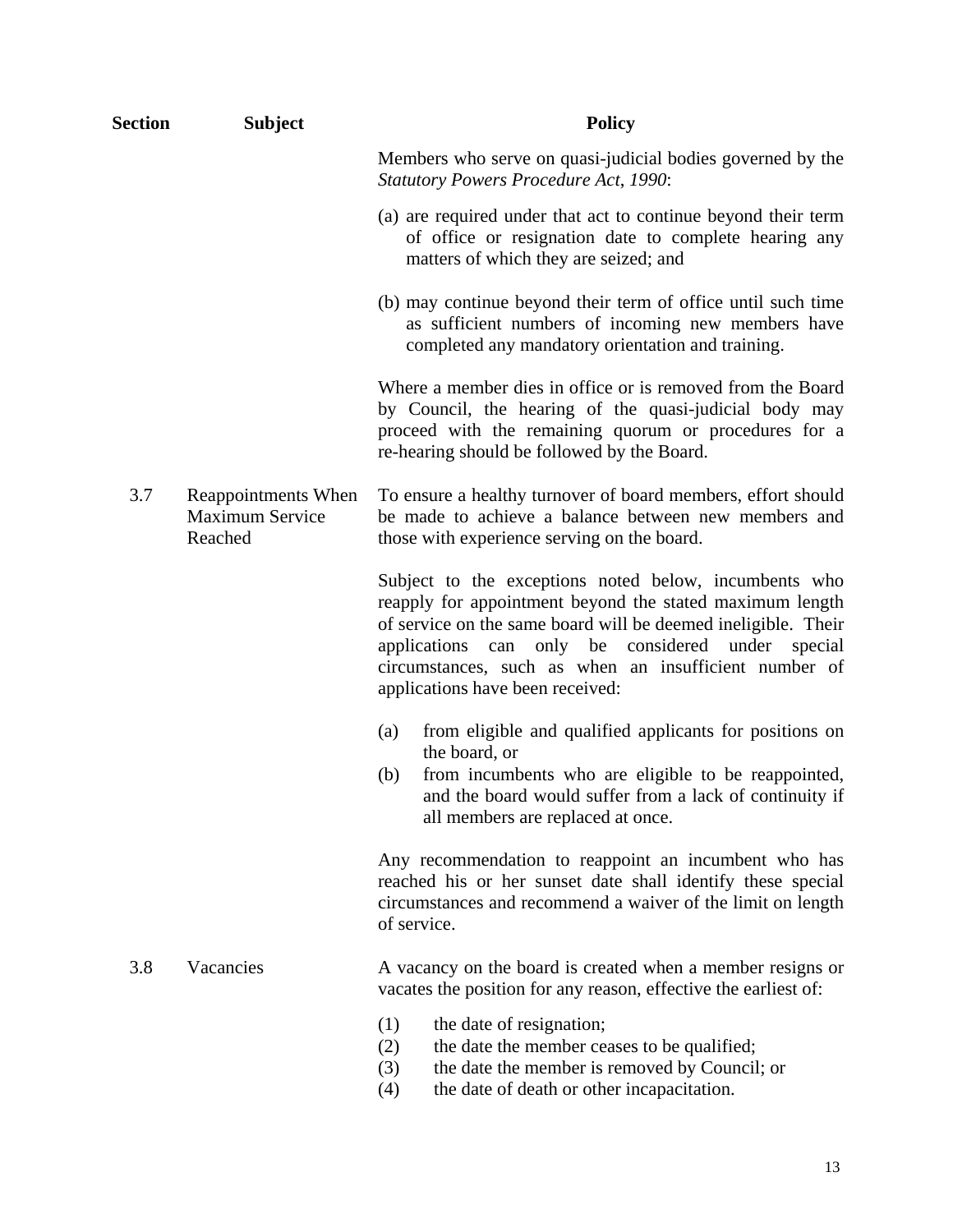| <b>Section</b> | <b>Subject</b>           | <b>Policy</b>                                                                                                                                                                                                                                                                                                                                                                                                                                                                                                                                                                                      |
|----------------|--------------------------|----------------------------------------------------------------------------------------------------------------------------------------------------------------------------------------------------------------------------------------------------------------------------------------------------------------------------------------------------------------------------------------------------------------------------------------------------------------------------------------------------------------------------------------------------------------------------------------------------|
|                |                          | Where a vacancy occurs before the end of the term for boards<br>where Type 1 or Type 3 Recruitment Methods are used (see<br>Sections 4.4 and 4.6), candidates will be selected to fill the<br>vacancy from the list of qualified candidates having due<br>regard for the balance of skill sets required and diversity<br>objectives. Where possible candidates will be chosen from<br>the list of alternates (see Section 7.10), the short-list of<br>qualified candidates used in the process at the beginning of<br>the term (see Section 7.3), or the skills registry (see Section<br>$7.11$ ). |
| 3.9            | <b>Leaves of Absence</b> | Citizen board members who run for elected office, or seek an<br>appointment to City Council to fill a vacancy on Council,<br>shall take a leave of absence from the board. The leave is<br>required to begin as of the day the member is nominated for<br>election or applies for appointment to City Council.                                                                                                                                                                                                                                                                                     |
|                |                          | Board members who wish to request a leave of absence for an<br>extended period of time, may submit such request to the<br>board. The board will forward such approved request to the<br>relevant nominating panel for appropriate action.                                                                                                                                                                                                                                                                                                                                                          |
|                |                          | The vacancy may be filled on a temporary basis for the period<br>of the leave in accordance with the processes noted above in<br>section 3.8 "Vacancies".                                                                                                                                                                                                                                                                                                                                                                                                                                          |

#### **Part IV: Recruitment Methods**

| <b>Section</b> | <b>Subject</b>            | <b>Policy</b>                                                                                                                                                                                                                                                                                                                                                                  |
|----------------|---------------------------|--------------------------------------------------------------------------------------------------------------------------------------------------------------------------------------------------------------------------------------------------------------------------------------------------------------------------------------------------------------------------------|
| 4.1            | Timing of<br>Appointments | Generally, the public appointments process will begin as soon<br>as possible after the municipal election to allow the<br>nominating panel to consider potential applicants as soon as<br>possible in the new term. The timing may vary for those<br>boards with different terms (such as the corporations,<br>community-based boards and external special purpose<br>bodies). |
|                |                           |                                                                                                                                                                                                                                                                                                                                                                                |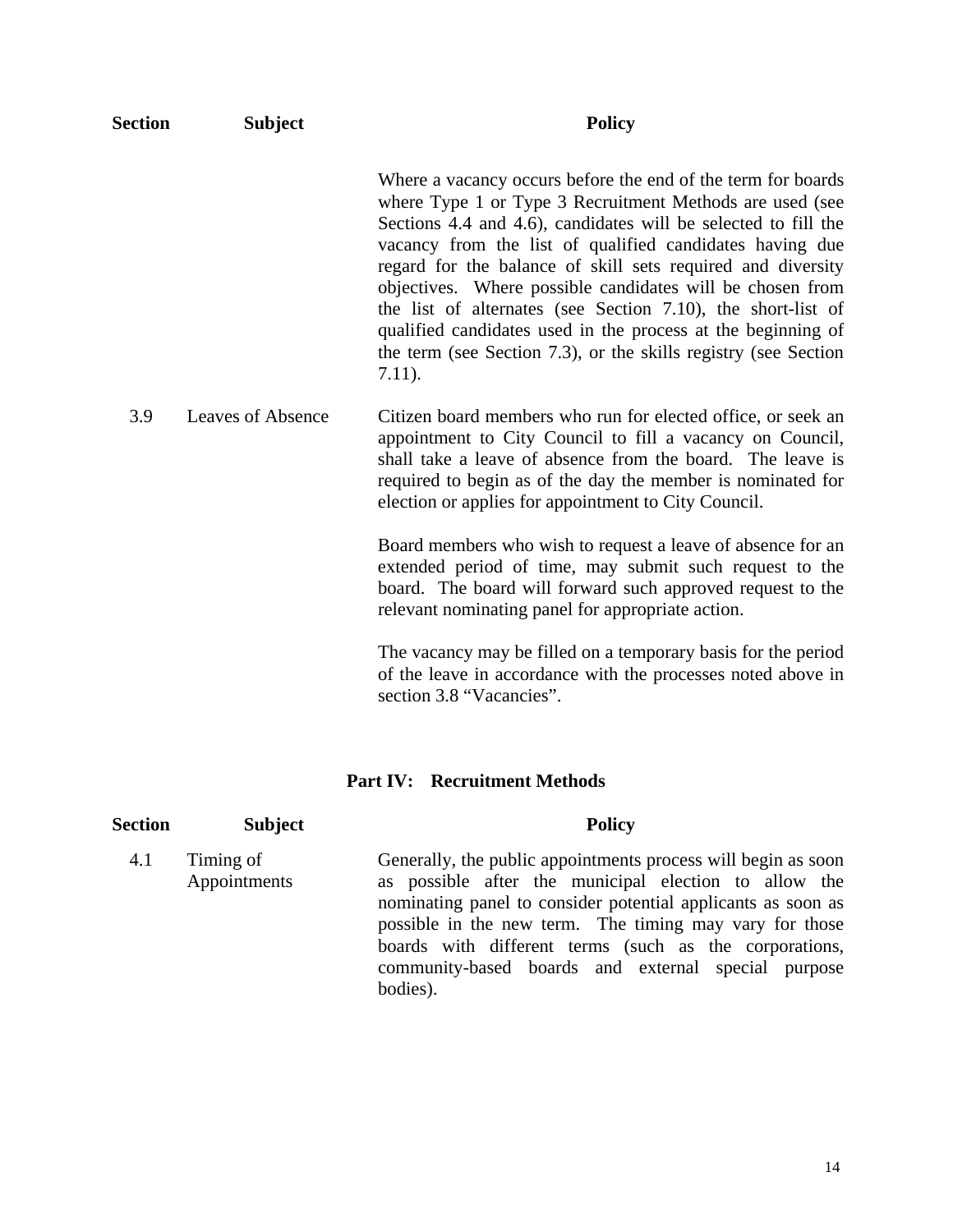| Section | <b>Subject</b>                                 | <b>Policy</b>                                                                                                                                                                                                                                                                                                                                                                                                                                                                 |
|---------|------------------------------------------------|-------------------------------------------------------------------------------------------------------------------------------------------------------------------------------------------------------------------------------------------------------------------------------------------------------------------------------------------------------------------------------------------------------------------------------------------------------------------------------|
| 4.2     | <b>Nominating Panel</b>                        | The term 'nominating panel', used in this policy, refers to the<br>Civic Appointments Committee or other committee or<br>individual delegated the responsibility for recommending<br>candidates for appointment. In most cases, this panel will<br>also short-list and interview candidates, but in some cases, a<br>separate recruiting panel will conduct the recruitment and<br>short-listing process.                                                                     |
|         |                                                | City Council shall determine the appropriate nominating<br>panel and associated recruitment methods to be used for each<br>board and are defined in the companion document "Board-<br>Requirements<br>Specific<br>for<br>Public<br>Processes<br>and<br>Appointments".                                                                                                                                                                                                         |
| 4.3     | <b>Recruitment Methods</b>                     | The type of qualifications being sought for citizen board<br>members will determine the recruitment method.                                                                                                                                                                                                                                                                                                                                                                   |
|         |                                                | Recruitment methods for any one board may be one or more<br>of the following:<br>Type 1: Advertised Recruitment<br><b>Interest Group Nomination</b><br>Type $2$ :<br>Type 3:<br>Multiple Sourcing Using a Search Consultant<br>Nomination by Invitation<br>Type 4:                                                                                                                                                                                                            |
|         |                                                | Each of these methods is described in fuller detail below in<br>Sections $4.4$ to $4.7$ .                                                                                                                                                                                                                                                                                                                                                                                     |
| 4.4     | Type 1:<br>Advertised<br>Recruitment           | The Advertised Recruitment process is the standard process<br>used by the City and is appropriate where the skills and<br>interests required are general in nature. Applications are<br>invited from the public at large through media advertising and<br>outreach programs.                                                                                                                                                                                                  |
| 4.5     | Type 2:<br><b>Interest Group</b><br>Nomination | Where Council wishes to represent the interests<br>- of<br>stakeholders on a board or to obtain special expertise from a<br>professional or technical organization, the composition of the<br>board will designate one or more positions as being<br>nominated by specific interest groups.                                                                                                                                                                                   |
|         |                                                | In that case, the designated special interest group, stakeholder<br>group, organized service user group, funding partner, labour<br>representative or professional/technical organization is invited<br>to nominate members. This requires that Council rely on the<br>ability of the interest group to nominate appropriate and<br>effective representatives. It also requires that the interest<br>group is organized in a way that would make such nomination<br>possible. |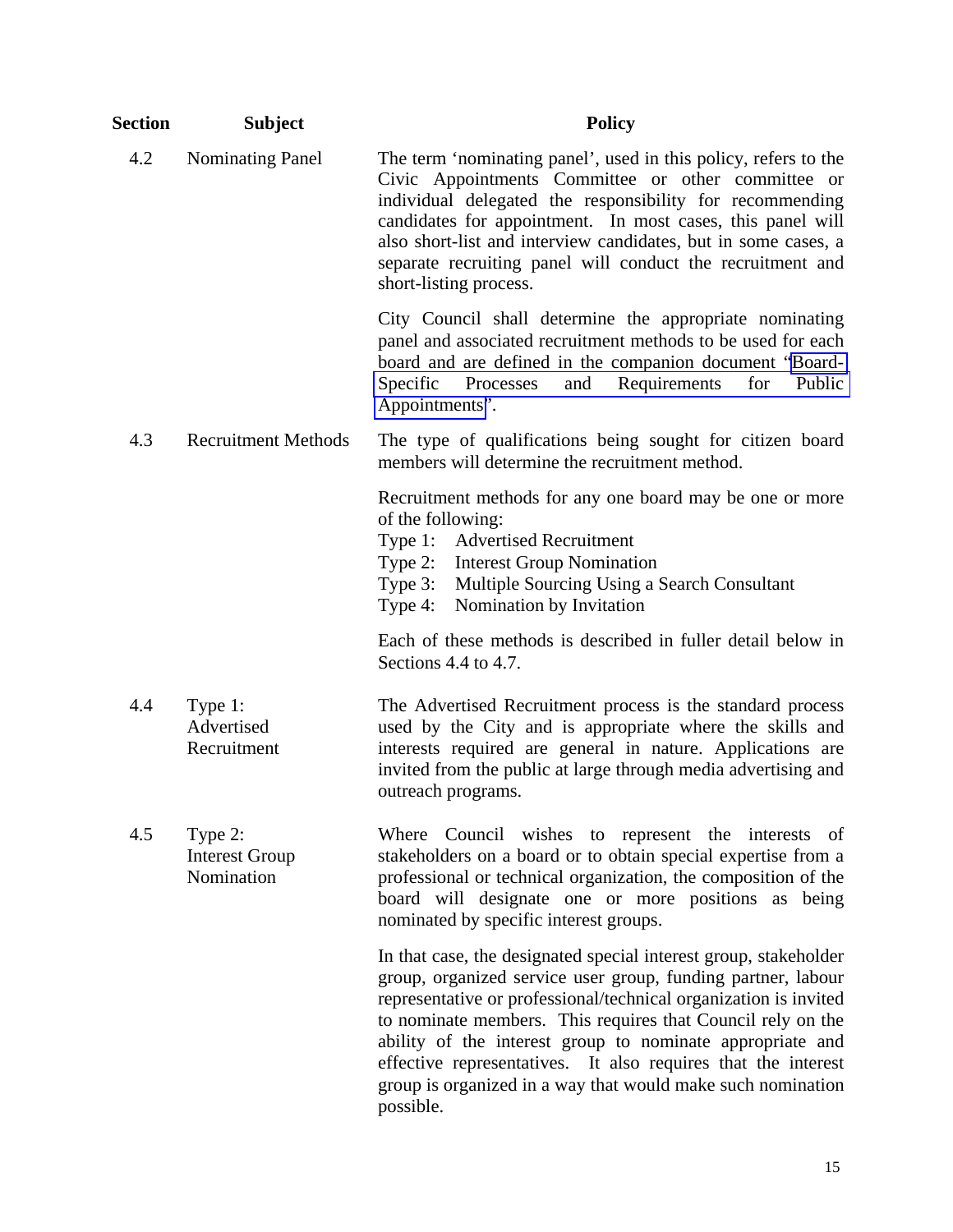| <b>Section</b> | <b>Subject</b>                                                      | <b>Policy</b>                                                                                                                                                                                                                                                                                                                                                                         |
|----------------|---------------------------------------------------------------------|---------------------------------------------------------------------------------------------------------------------------------------------------------------------------------------------------------------------------------------------------------------------------------------------------------------------------------------------------------------------------------------|
|                |                                                                     | Where required by the nomination process for specific<br>boards, the interest group will nominate more candidates than<br>positions for further consideration and selection by the<br>nominating panel. More information is available in the<br>companion document "Board-Specific<br>Processes<br>and<br>Requirements for Public Appointments".                                      |
| 4.6            | Type 3:<br><b>Multiple Sourcing</b><br>Using a Search<br>Consultant | This process is appropriate when multiple sources are used to<br>recruit applicants for a board that requires specific expertise<br>and experience in one or more given fields. Such sources as<br>media advertising, the skills registry (See Section 7.11),<br>consultant's database of experienced directors, professional<br>organizations and business associations may be used. |
|                |                                                                     | The engagement of a professional recruiter may be used to<br>assist the City in seeking, screening, and interviewing<br>qualified candidates. Search consultants shall be selected<br>based on their detailed knowledge of the Board's<br>requirements and their experience in recruiting for boards<br>with similar needs.                                                           |
| 4.7            | Type 4:<br>Nomination by<br>Invitation                              | The Nomination by Invitation process is only appropriate<br>where high profile or philanthropic individuals are being<br>actively recruited or where Council delegates the authority to<br>nominate or appoint specific positions to a City official such<br>as the Mayor or a senior City staff person.                                                                              |
|                |                                                                     | The nominating panel or City official will seek citizens who<br>would bring the desired benefits and skills to the board. A<br>facilitator may be engaged to approach the individuals and<br>offer the position.                                                                                                                                                                      |
|                |                                                                     | This method requires that Council in effect delegate<br>responsibility for the appointment to the nominating panel or<br>City official.                                                                                                                                                                                                                                               |
| 4.8            | <b>Board Composition</b><br>and Recruitment<br><b>Method Types</b>  | The composition of each board will be determined by Council<br>based on the needs of individual boards, City interests, the<br>impact of decisions made by the board, the nature of the<br>decisions, and the diverse perspectives/influences needed to<br>facilitate delivery of the board's mandate.                                                                                |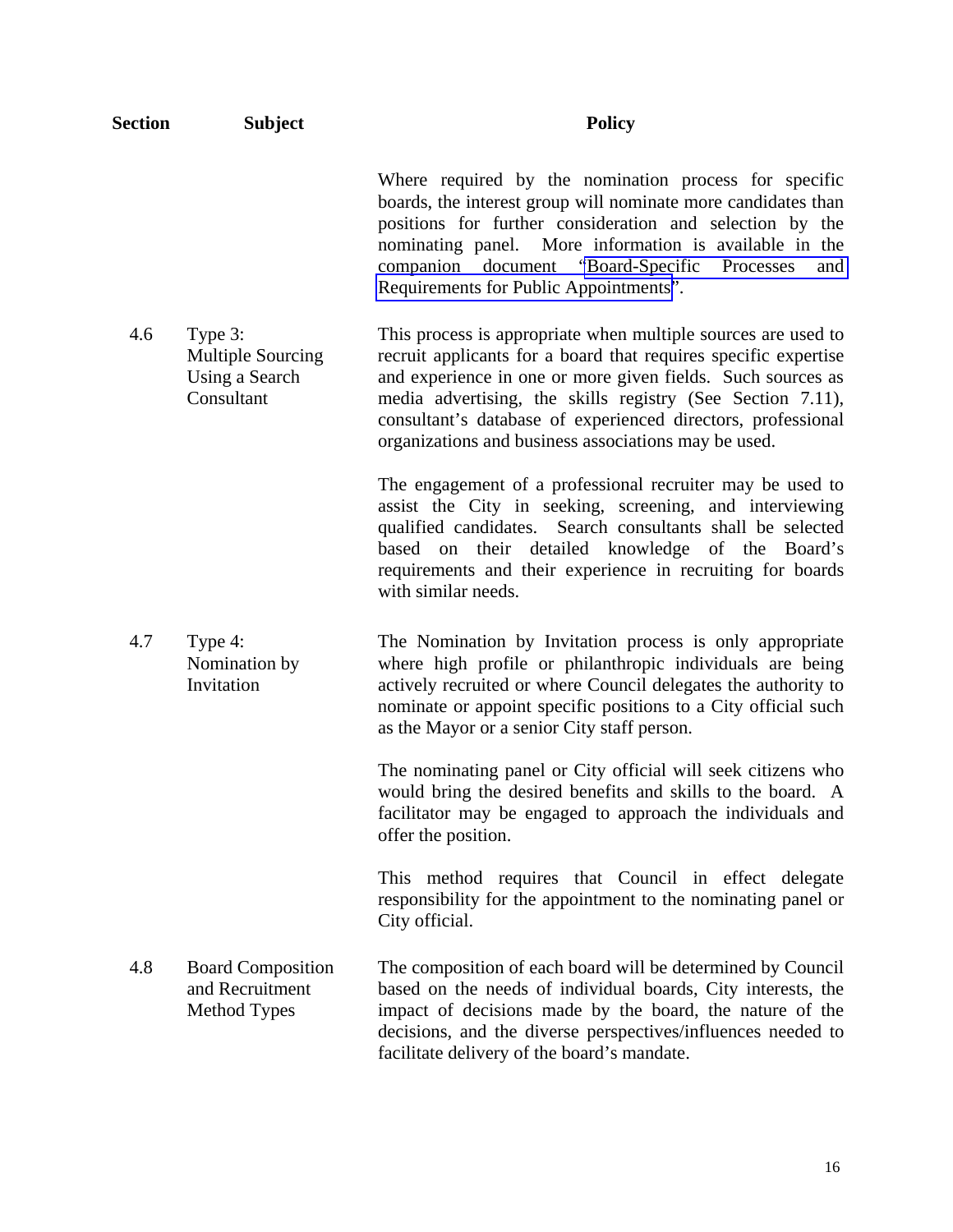| <b>Section</b> | <b>Subject</b>               | <b>Policy</b>                                                                                                                                                                                                                                                                                                                                                                                                                                                                                                                                                                                                                                                                                                                                                                          |
|----------------|------------------------------|----------------------------------------------------------------------------------------------------------------------------------------------------------------------------------------------------------------------------------------------------------------------------------------------------------------------------------------------------------------------------------------------------------------------------------------------------------------------------------------------------------------------------------------------------------------------------------------------------------------------------------------------------------------------------------------------------------------------------------------------------------------------------------------|
|                |                              | The composition may reflect the desirability of having any<br>one or several of:<br>(a) councillors to represent Council interests;<br>(b) individuals with specific skills, expertise or experience<br>(Type 1 or Type 3 process);<br>(c) representatives from interest groups or stakeholders<br>(Type 2 process);<br>(d) local community perspective or service user perspective<br>(Type 2 process);<br>(e) City official perspective (Type 4 process);<br>(f) members of supportive volunteer community or funding<br>partners (Type 2 process);<br>(g) high profile individuals who can influence other support<br>groups, funding, volunteers (Type 4 process); and<br>(h) where the diversity of the community at large is the<br>primary criteria (may apply using any Type). |
|                |                              | For any one board, a combination of recruitment processes<br>may be employed. Within each general process, other<br>variations may be appropriate such as limiting the breadth of<br>the recruitment area, as for community-based boards where it<br>is appropriate to limit the recruitment area to the local<br>community. Recruitment methods will include strategies to<br>attract diverse candidates.                                                                                                                                                                                                                                                                                                                                                                             |
| 4.9            | <b>Advertising Vacancies</b> | The extent and type of advertising may vary with the<br>selection process and type of board. General advertising is<br>only required for Type 1 recruitment process targeted to the<br>general population. Media advertisements are generally<br>placed by the City Clerk in accordance with the City's<br>advertising policy.                                                                                                                                                                                                                                                                                                                                                                                                                                                         |
|                |                              | For active outreach to designated groups, advertising may be<br>specifically targeted to the particular groups where there are<br>potential members, such as ethnic newspapers, trade bulletins                                                                                                                                                                                                                                                                                                                                                                                                                                                                                                                                                                                        |

The advertisement should describe the position broadly enough to elicit a wide response from qualified applicants and outline the eligibility criteria and key qualifications for the position.

and publications and community newsletters.

Where applicable, the advertisement should direct potential applicants to the City's or the agency's web site for more detailed information on the agency and its board.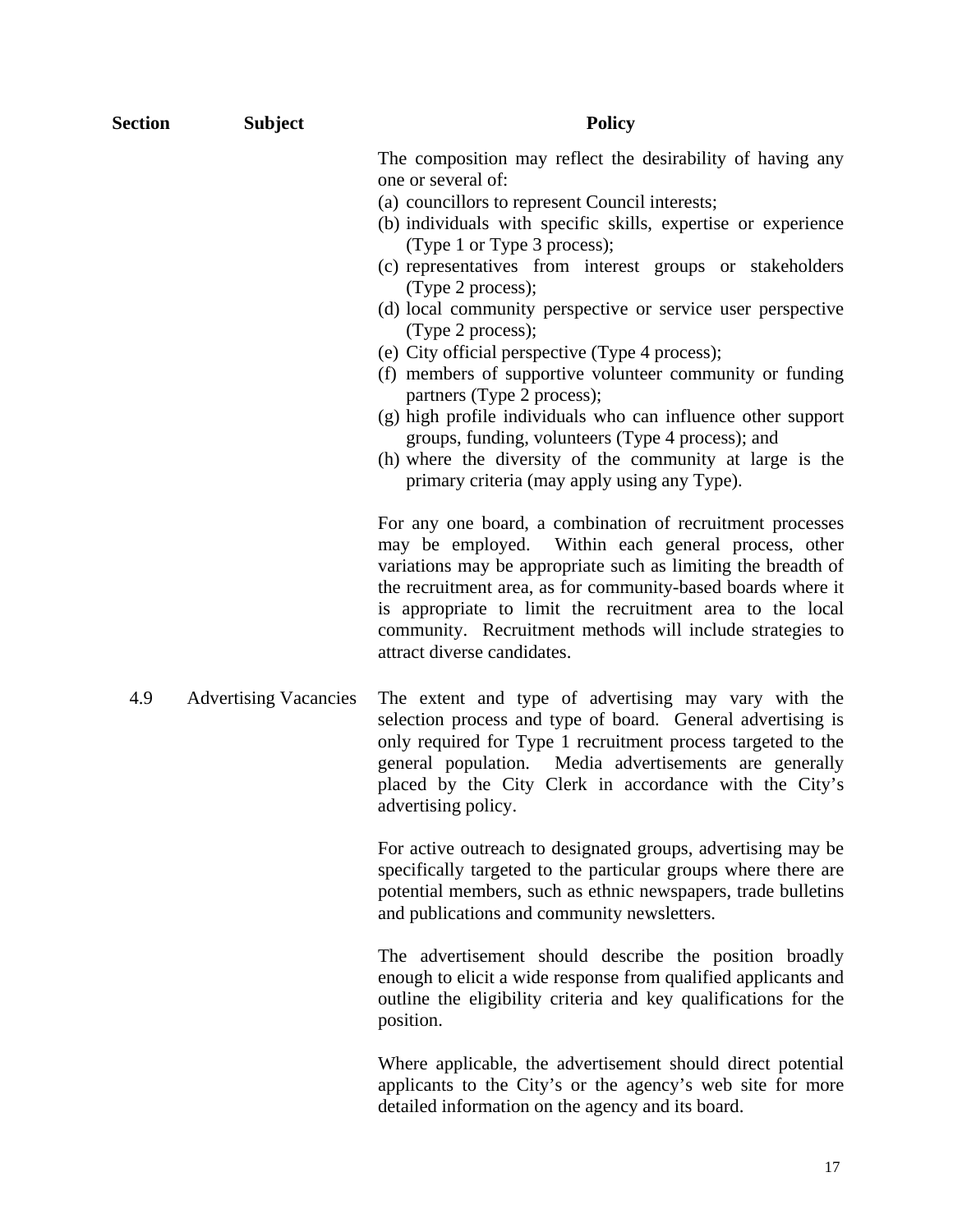| <b>Section</b> | <b>Subject</b>              | <b>Policy</b>                                                                                                                                                                                                                                                                               |
|----------------|-----------------------------|---------------------------------------------------------------------------------------------------------------------------------------------------------------------------------------------------------------------------------------------------------------------------------------------|
|                |                             | Applicants may also be directed to the City Clerk's Office,<br>public libraries and public access locations in Civic Centres<br>for a profile of the position that may include qualifications,<br>responsibilities, time commitment, timing and location of<br>meetings, and remuneration.  |
|                |                             | The advertisement shall specify the process for submitting<br>applications, identify the date, time and location of any<br>information sessions, specify a deadline date for receipt of<br>applications, and advise that late applications may not be<br>considered.                        |
|                |                             | All advertisements shall emphasize that the City encourages<br>applications from diverse communities.                                                                                                                                                                                       |
| 4.10           | Diversity Outreach          | City staff may also conduct advance outreach initiatives to<br>ensure that equity-seeking groups who were identified as<br>being under-represented in the applicant pool during the<br>previous round of appointments, are aware of upcoming<br>opportunities and the process for applying. |
| 4.11           | <b>Information Sessions</b> | In addition to the advance outreach initiatives referred to in<br>4.10 "Diversity Outreach" above, City staff will conduct<br>advertised public information sessions at the start of the<br><b>Advertised Recruitment Process.</b>                                                          |
|                |                             | Attendance at an information session is not mandatory.<br>Applicants are expected to obtain the information they need<br>in order to meet the submission deadline and other application<br>requirements.                                                                                    |
|                |                             | The information session for interested applicants does not<br>take the place of member orientation by the City and the<br>agency after appointment.                                                                                                                                         |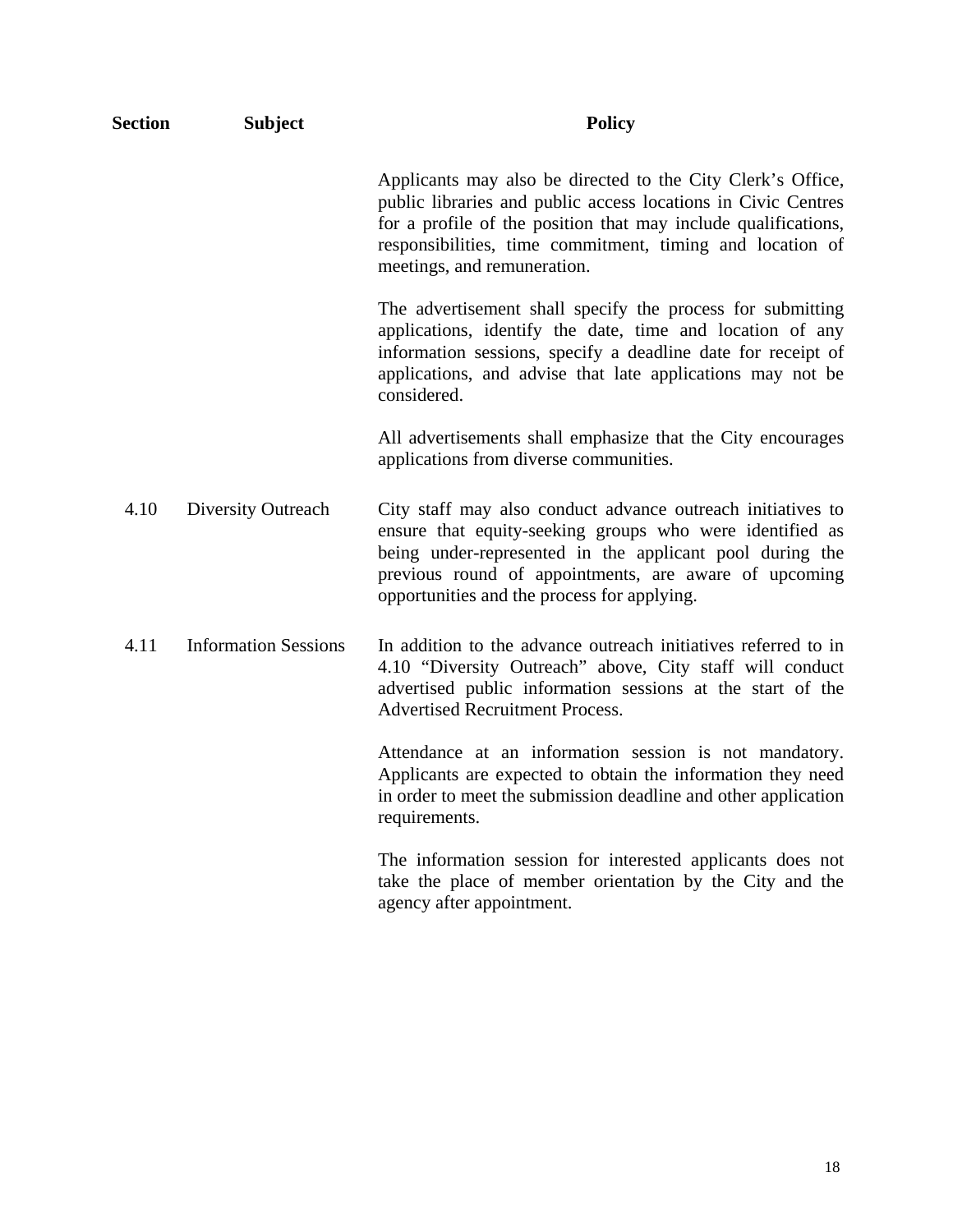#### **Part V: Application Process**

5.1 Applications Application forms shall be made available in the City Clerk's Office and in public access locations in Civic Centres. Wherever possible, application forms shall also be made available in electronic form on the City's web site, together with detailed information on the application process and requirements.

> Applicants may submit their completed application forms electronically.

> Applicants are requested to attach a short bio (summary of biographical information) that will be made public if the applicant is appointed, and may submit a resume or other pertinent information along with the completed application forms.

- 5.2 Incumbents Must Reapply Incumbents who are eligible and willing to seek reappointment to a City ABCC or external special-purpose body must reapply in the same manner as other applicants, except for incumbents who have served 2 years on a corporation and may be reappointed at the pleasure of Council for a renewal period of 2 years without a recruitment process, as provided for in Section 3.3 (b) above.
- 5.3 Multiple Applications Applicants may apply for more than one board; however, applicants who wish to apply for an appointment to the Committee of Adjustment shall be limited to:
	- (a) choosing one panel as their first choice, and
	- (b) if interested, choosing one other panel as a second choice.

Applicants applying for more than one board must submit a separate application form for each board. This requirement does not apply to candidates who have been interviewed by a nominating panel and identified for possible consideration for other board appointments where skills and competencies are similar (See Sections 5.8 and 7.11).

5.4 Applicants – Potential **Conflicts** Applicants should consider whether they have a real or perceived conflict of interest with the board, including any direct or indirect pecuniary interest with the City. As part of the application process, applicants must identify and disclose any actual or potential conflicts of interest they may have.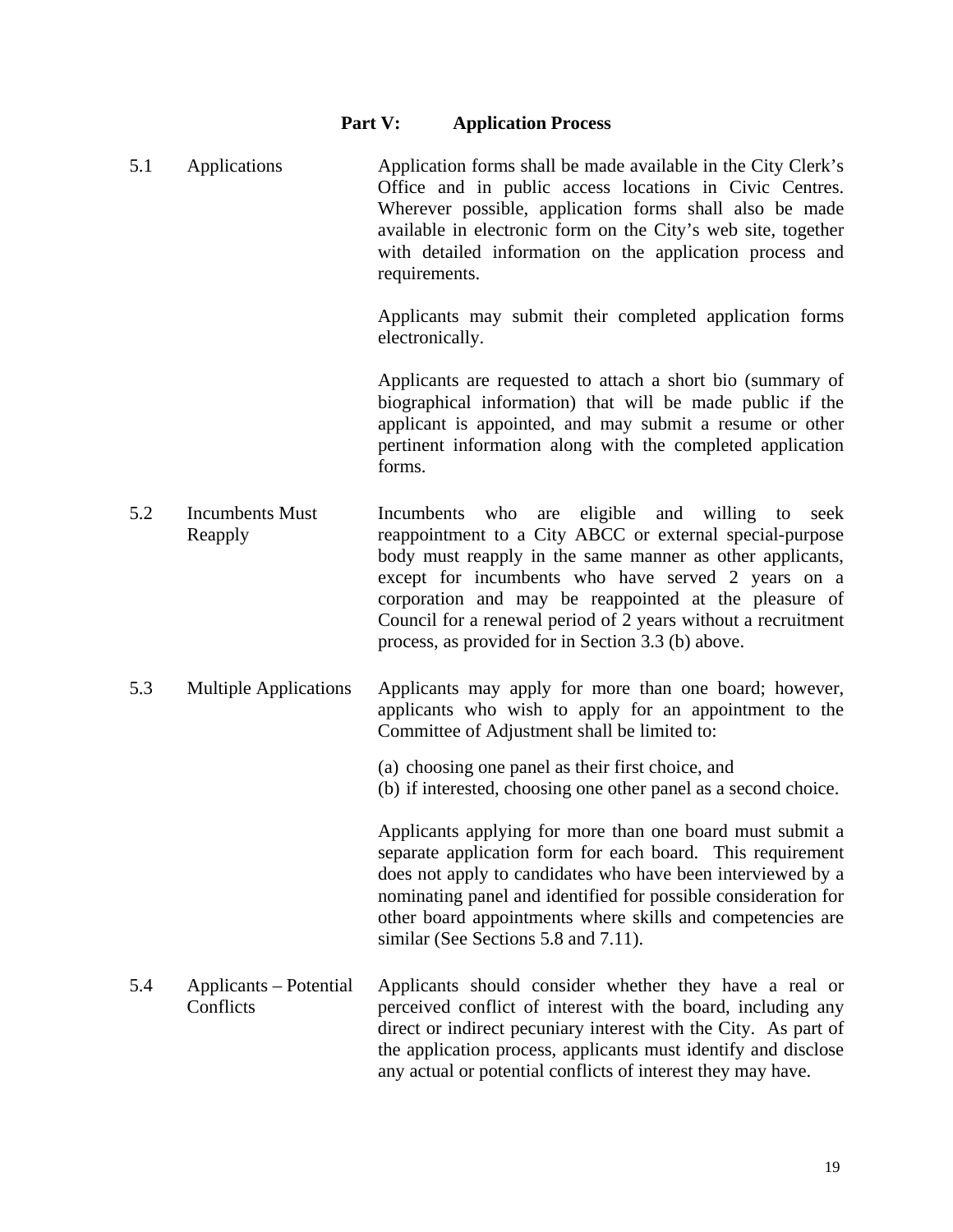|     |                                              | Potential conflicts of interest may include, but are not limited<br>to applicants, or their spouses, partners or children:<br>currently doing business with, or working as a consultant<br>$\bullet$<br>for the agency or the City,<br>for appointment to quasi-judicial bodies, being engaged in<br>$\bullet$<br>a business over which the quasi-judicial body has<br>jurisdiction; or<br>serving as a lobbyist during the current or previous term<br>$\bullet$<br>of Council on issues affecting the agency. |
|-----|----------------------------------------------|-----------------------------------------------------------------------------------------------------------------------------------------------------------------------------------------------------------------------------------------------------------------------------------------------------------------------------------------------------------------------------------------------------------------------------------------------------------------------------------------------------------------|
|     |                                              | Other potential conflicts could include applicants having:<br>any interest, direct or indirect, in outstanding litigation<br>involving the City or the agency; or<br>any tax arrears that remain outstanding to the City beyond<br>the current year, whether for private or commercial<br>property or business taxes.                                                                                                                                                                                           |
|     |                                              | Disclosure of such potential conflicts does not mean that an<br>applicant is automatically ineligible for an appointment, but<br>the nominating panel may assess potential conflicts in its<br>determination of whether the applicant should be considered<br>further.                                                                                                                                                                                                                                          |
| 5.5 | Self-Identified<br>Diversity Information     | To enable the City to achieve its objectives for access, equity<br>and diversity and to assist the City in its efforts to appoint<br>boards that reflect the diversity of the community, applicants<br>are encouraged to include self-identified information in their<br>applications for an appointment.                                                                                                                                                                                                       |
|     |                                              | The application booklet will include a self identification form<br>where applicants can provide information about their gender,<br>age group, aboriginal status, racial group, disability status, or<br>sexual orientation.                                                                                                                                                                                                                                                                                     |
| 5.6 | References from<br><b>Members of Council</b> | The practice of Members of Council providing references in<br>support of individuals who have applied for a board<br>appointment shall be governed by Council's Code of Conduct<br>and by Council rules that state:                                                                                                                                                                                                                                                                                             |
|     |                                              | a Member of Council shall not provide a reference in<br>(i)<br>support of an applicant for an appointment to a City<br>Agency, Board or Commission, or any other position or<br>office with the City of Toronto, unless that Member of<br>Council has had an employment or other relevant<br>relationship (such as that of teacher or volunteer group<br>supervisor) with the person requesting the reference;                                                                                                  |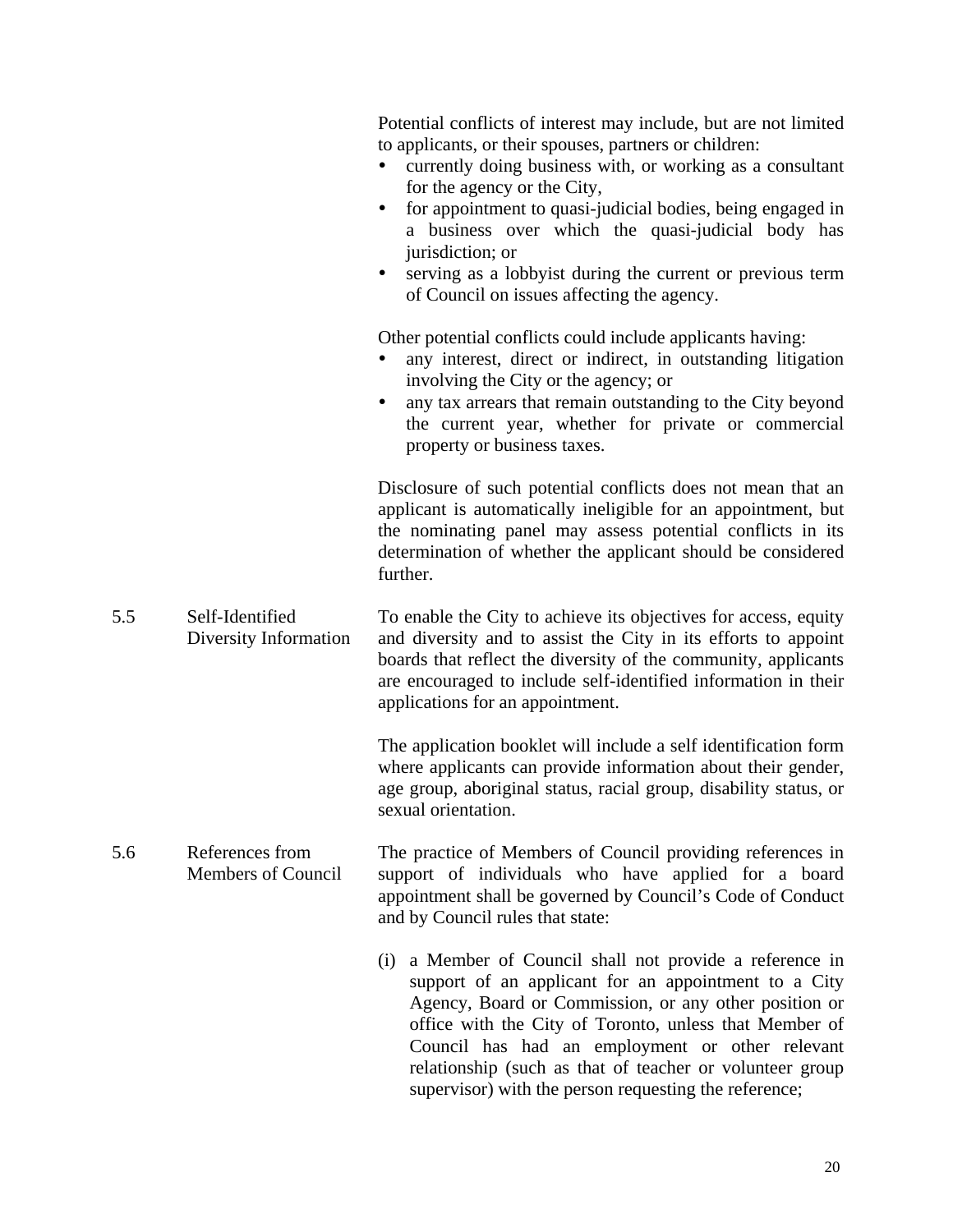- (ii) even where there is such a relevant relationship, a Member of Council shall not provide a reference for any person:
	- (a) who is a relative of the Member of Council as defined in the City of Toronto's policy regulating the hiring of relatives or other employees, or
	- (b) whose only relevant relationship with the Member of Council has been as a member of the public service of the City of Toronto or a City of Toronto ABC (with the exception of the Member's own staff);
- (iii) in the case of a City of Toronto ABC (and any other situations in which Members of Council participate as decision-makers in a City of Toronto appointment process), no participating Member of Council shall act as a reference for a candidate for appointment, and, where a participating Member of Council would otherwise be eligible to act as a reference, the Member of Council shall declare that fact to the appointing authority;
- (iv) for the purposes of these rules, providing a reference includes both written and verbal references and any other form of intervention on behalf of the person in question. However, it does not extend to sending on (without comment) letters of inquiry about possible appointments or positions with the City of Toronto to the relevant hiring authority (or nominating panel); and
- (v) unless the circumstances clearly indicate otherwise, a Member of Council shall:
	- (a) not provide references where the only basis for doing so is to use the influence of their office or to help someone the Member knows merely as a constituent, friend or relative; and
	- (b) confine the provision of references to situations where the Member has relevant personal experience with the candidate.
- 5.7 Submission Deadlines The nominating panel shall consider only applications received in the prescribed form by the deadline date. Late applications shall not be considered.

In cases where there are insufficient applications from qualified and eligible applicants, the nominating panel may extend the deadline for applications or take other steps as outlined below in section 7.3. Public notice of any extension to the deadline shall be given.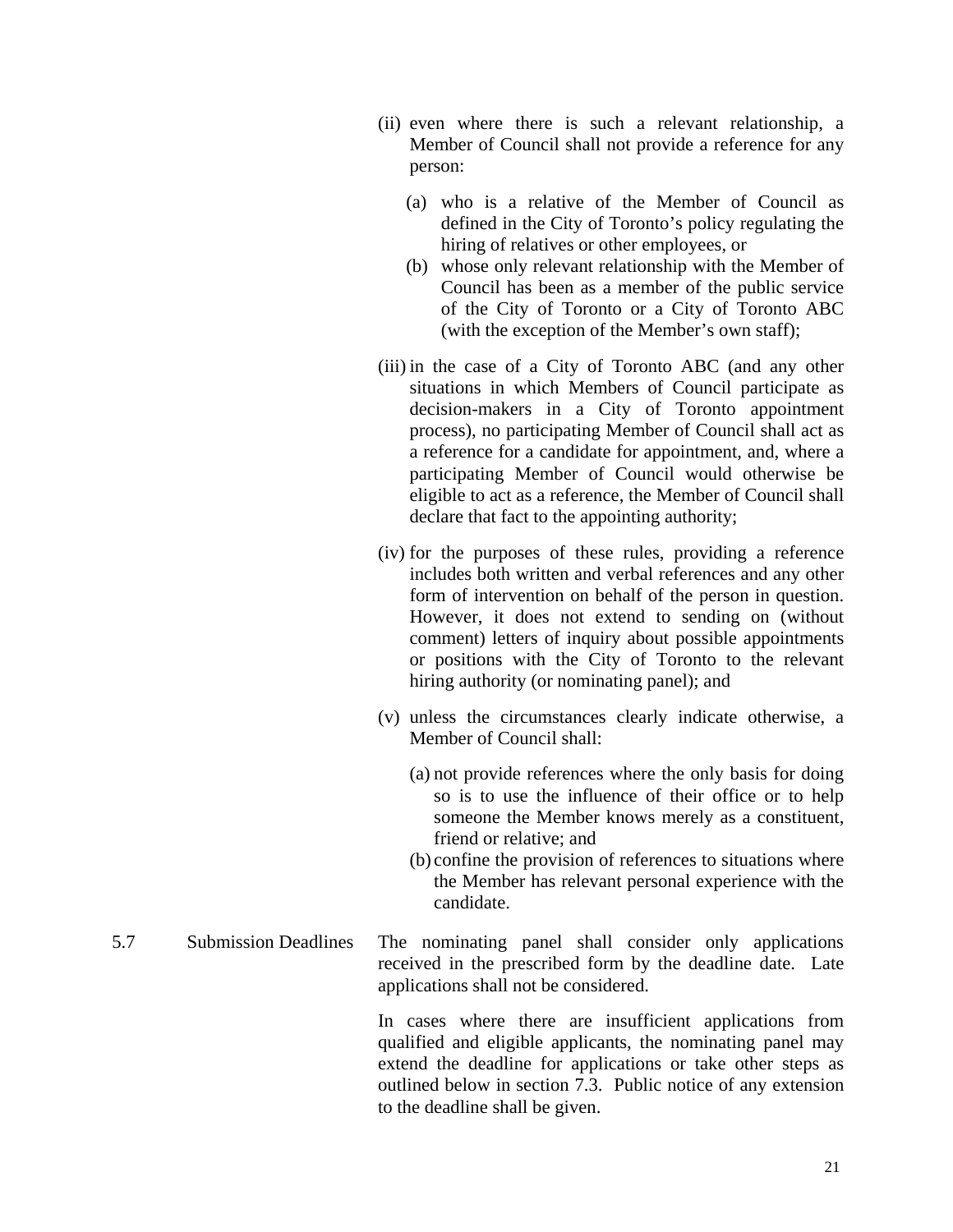5.8 Portability of Skills With the permission of the applicant, where skills and competencies are similar for different boards, applicants who apply for one board may be identified by the nominating panel during the interview process for consideration on another board with similar requirements.

#### **Part VI: Privacy Issues, Codes of Conduct, Conflict of Interest**

#### Section Subject Policy

6.1 Members of Council – Potential Conflicts of Interest Members of Council are governed by the *Muncipal Conflict of Interest Act*. Members of Council who have a conflict of interest or who perceive a conflict of interest with respect to an applicant for a board appointment, must declare the conflict at any meeting where they are present and the matter is being discussed. Where the meeting is not open to the public (in-camera), Members of Council must declare the conflict and leave the meeting or the part of the meeting during which the matter is under consideration.

> Council policy on the appointment of relatives of Members of Council to City boards, and Section 2.3 of this policy, states that spouses of, those in a conjugal relationship with, and children and parents of Members of Council are not eligible for appointment to City boards.

> The City of Toronto Employment of Relatives Policy permits other relatives to be considered for an appointment. These other relatives include:

- siblings and children of siblings; or
- fathers-in-law, mothers-in-law, brothers-in-law, sisters-inlaw, sons-in-law and daughters-in-law.

In accordance with Council policy:

(a) where a Member of Council is a member of a nominating panel, he or she shall declare a conflict of interest and withdraw from any appointments process, both as a member of a nominating panel or at Council, if a relative (as defined in the City of Toronto Employment of Relatives Policy) is being considered as a candidate for appointment, and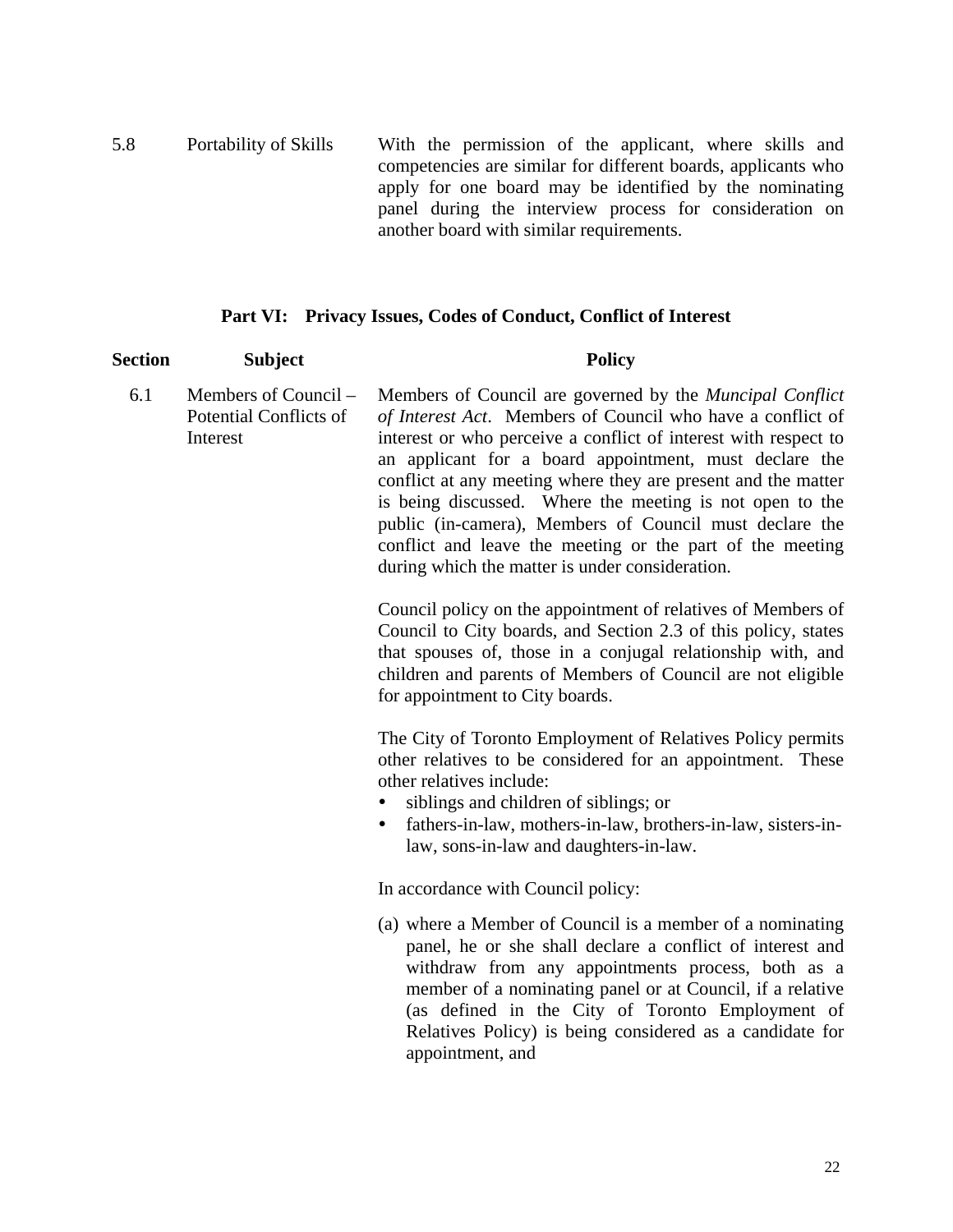| <b>Section</b> | <b>Subject</b>                                                                       | <b>Policy</b>                                                                                                                                                                                                                                                                                                                                                                                                |
|----------------|--------------------------------------------------------------------------------------|--------------------------------------------------------------------------------------------------------------------------------------------------------------------------------------------------------------------------------------------------------------------------------------------------------------------------------------------------------------------------------------------------------------|
|                |                                                                                      | (b) Members of Council shall also withdraw from debating<br>and voting at Council if the recommendation is for the<br>appointment of a relative.                                                                                                                                                                                                                                                             |
|                |                                                                                      | A business relationship between a Member of Council and an<br>applicant should also preclude the Member from participating<br>in the appointments process. Members of Council who have<br>a conflict of interest or perceive a conflict of interest should<br>declare the conflict and abstain from any discussion and<br>voting on the appointment.                                                         |
| 6.2            | <b>Information Provided</b><br>to Members of Council<br>and Designated City<br>Staff | Members of Council shall be notified of the meeting dates of<br>the Civic Appointments Committee and, upon request, shall<br>be permitted to review a confidential list of applicants who<br>have applied prior to the short-listing process (subject to any<br>Conflicts of Interest and other restrictions imposed under<br>Council policy relating to the giving of references by<br>Members of Council). |
|                |                                                                                      | Only members of the nominating panel and designated City<br>staff who are providing support in the selection process shall<br>be provided with copies of the applications. However, other<br>Members of Council, who will be voting at Council when the<br>nominations are considered, may request to see the<br>applications.                                                                               |
|                |                                                                                      | Should a written examination be required for any appointment<br>(such as for the Toronto Licensing Tribunal), only the staff or<br>consultants directly involved in the examination process shall<br>see the completed exams, and these completed exams shall<br>remain confidential.                                                                                                                        |
|                |                                                                                      | Members of the nominating panel and any other Member of<br>Council who so requests the information will be provided<br>with the averaged total scores for all applicants who took the<br>exam, but will not be permitted to see the completed exams.                                                                                                                                                         |
| 6.3            | Confidentiality<br>Requirements and<br>Obligations                                   | Members of Council shall return all applications and related<br>confidential material in their possession (including any lists of<br>applicants) to the City Clerk once Council approves the<br>appointments.                                                                                                                                                                                                |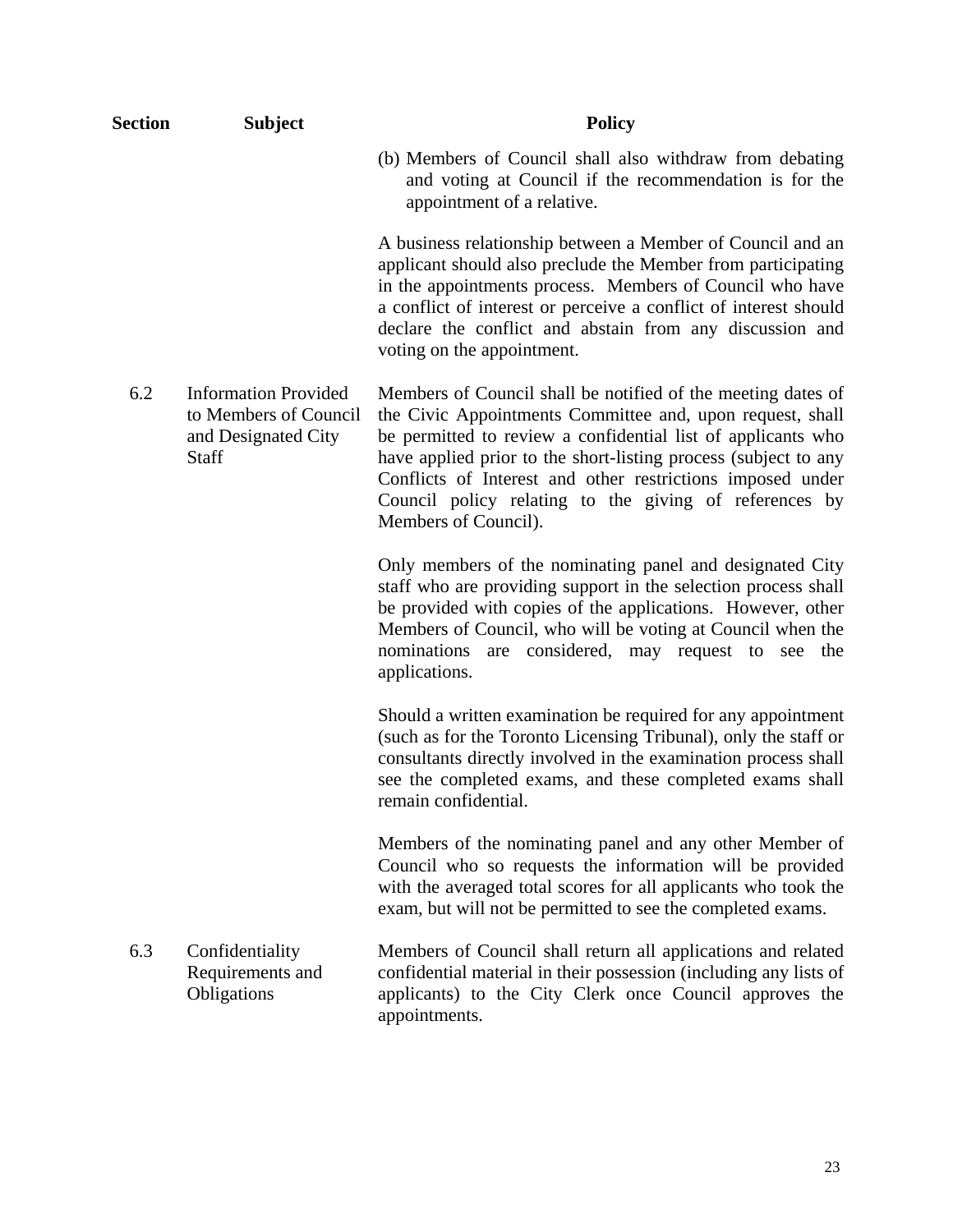| <b>Section</b> | <b>Subject</b> | <b>Policy</b>                                                                                                                                                                                                                                                                                                                 |
|----------------|----------------|-------------------------------------------------------------------------------------------------------------------------------------------------------------------------------------------------------------------------------------------------------------------------------------------------------------------------------|
|                |                | Members of Council may not copy, disclose or otherwise<br>disseminate information contained in any confidential lists of<br>applicants, or in any applications, confidential reports, or<br>other information received at in-camera sessions, nor may<br>they repeat any confidential information heard at those<br>meetings. |
|                |                | The Municipal Freedom of Information and Protection of<br>Privacy Act (MFIPPA), imposes mandatory confidentiality<br>obligations on the City of Toronto and Members of Council to<br>refrain from disclosing personal information and to protect<br>the privacy of information obtained in in-camera sessions.                |
|                |                | These mandatory obligations are further strengthened by the<br>provisions of the Code of Conduct for Members of Council.<br>These provisions prohibit Members of Council from<br>disclosing confidential information obtained as a result of<br>their office, including personal information under MFIPPA.                    |
|                |                | There are strict consequences for privacy breaches in<br>contravention of MFIPPA.                                                                                                                                                                                                                                             |

#### **Part VII: Selection Process**

| <b>Section</b> | <b>Subject</b>           | <b>Policy</b>                                                                                                                                                                                                                                                                                                                                                                        |
|----------------|--------------------------|--------------------------------------------------------------------------------------------------------------------------------------------------------------------------------------------------------------------------------------------------------------------------------------------------------------------------------------------------------------------------------------|
| 7.1            | Screen for Eligibility   | The City Clerk will review the eligibility requirements and<br>identify those applicants that are ineligible for appointment<br>either because they have not met the eligibility criteria or due<br>to late submission. The City Clerk will also identify which<br>applications are incomplete and whether an applicant is a<br>current incumbent and, if so, the length of service. |
| 7.2            | <b>Staff Review Team</b> | A City Staff Review Team, comprising representatives from<br>Human Resources Human Rights, the Diversity Management<br>and Community Engagement Unit, and the City Manager's<br>Office with other program and board staff as appropriate, will<br>examine the applications.                                                                                                          |
|                |                          | The Staff Review Team will apply this Public Appointments<br>Policy and the board-specific qualifications as approved by<br>Council to reach a consensus on how each applicant<br>demonstrates each required qualification for the position.                                                                                                                                         |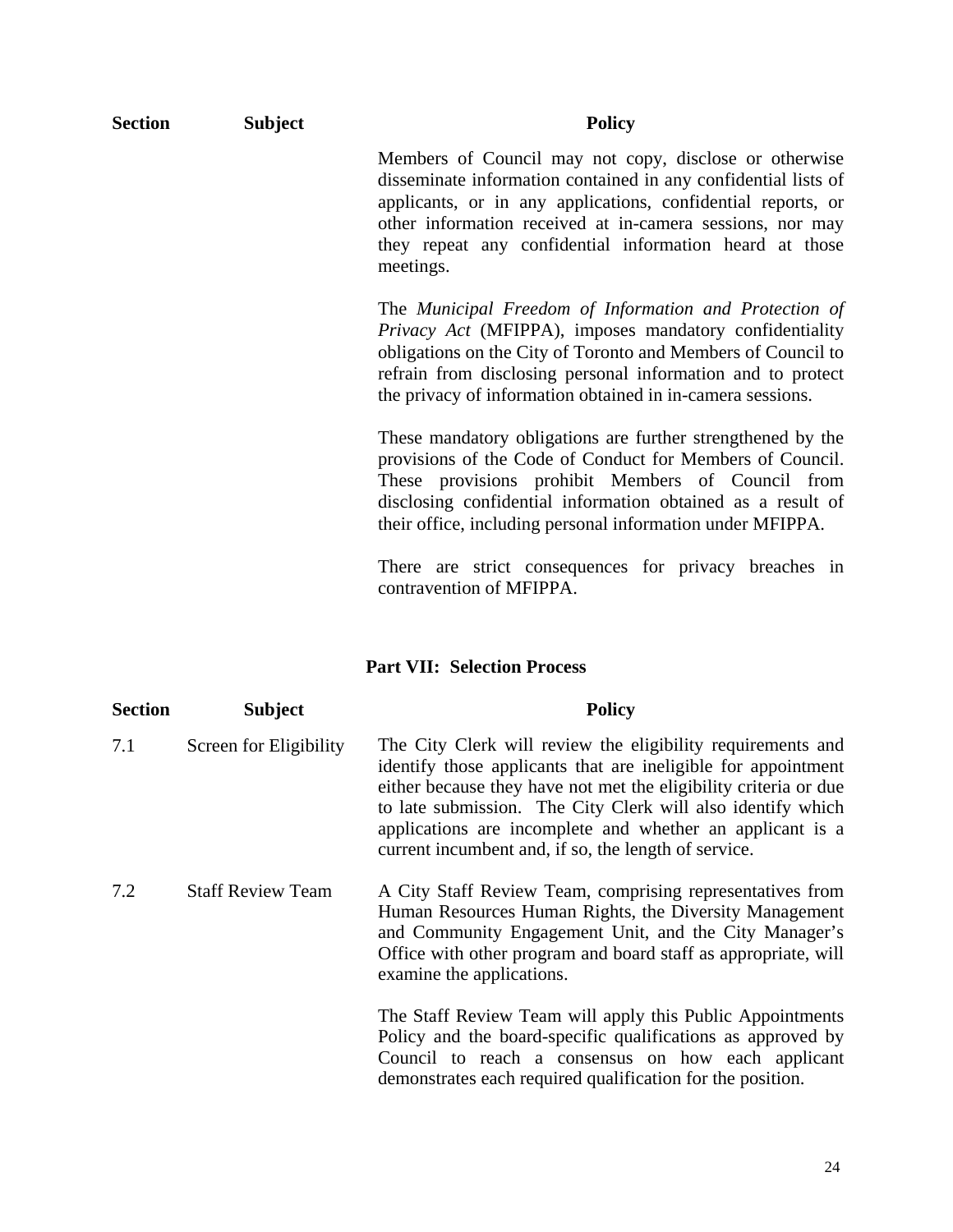| Section | <b>Subject</b>               | <b>Policy</b>                                                                                                                                                                                                                                                                                                                                                                                                                                                                                                                                                                  |
|---------|------------------------------|--------------------------------------------------------------------------------------------------------------------------------------------------------------------------------------------------------------------------------------------------------------------------------------------------------------------------------------------------------------------------------------------------------------------------------------------------------------------------------------------------------------------------------------------------------------------------------|
|         |                              | The Staff Review Team will prepare a summary for each<br>applicant that shows:<br>$(a)$ name;<br>(b) whether eligible and reason if not eligible (e.g., late<br>application, non-resident, under 18, etc.) and whether the<br>application is complete;<br>(c) the ward of residence;<br>(d) whether a current incumbent and, if so, length of service;<br>(e) which qualifications are sufficiently demonstrated in the<br>application, sorted in order of most qualified first;<br>(f) disclosed diversity information; and<br>(g) disclosed potential conflicts of interest. |
|         |                              | The City Staff Review Team will also provide the results of<br>any relevant board evaluation that may have been conducted.                                                                                                                                                                                                                                                                                                                                                                                                                                                     |
| 7.3     | <b>Short-listing Process</b> | The nominating panel shall meet in private to short-list<br>candidates for interview.                                                                                                                                                                                                                                                                                                                                                                                                                                                                                          |
|         |                              | A staff member of the City Manager's Office will be the<br>policy advisor to the nominating panel. The Staff Review<br>Team and any program staff identified by the nominating<br>panel shall be invited as advisors/observers.                                                                                                                                                                                                                                                                                                                                                |
|         |                              | The nominating panel will review the applications and the<br>summaries prepared by the Staff Review Team to determine<br>whether additional information about any candidate should be<br>obtained before proceeding with the short-listing process and<br>direct staff to secure the information needed. The nominating<br>panel may also refuse to consider incomplete applications<br>without seeking further information.                                                                                                                                                   |
|         |                              | Where there are insufficient numbers of applicants to conduct<br>a competitive selection process, the nominating panel may:                                                                                                                                                                                                                                                                                                                                                                                                                                                    |
|         |                              | (a) extend the deadline for submissions;<br>(b) refer to the skills registry for additional qualified<br>applicants (See Section 7.11);<br>(c) request City staff to pursue aggressive recruitment<br>activities and/or re-advertise the position; or<br>(d) consider recommending waiving the limits for length of<br>service to re-appoint incumbents that have served the<br>maximum terms.                                                                                                                                                                                 |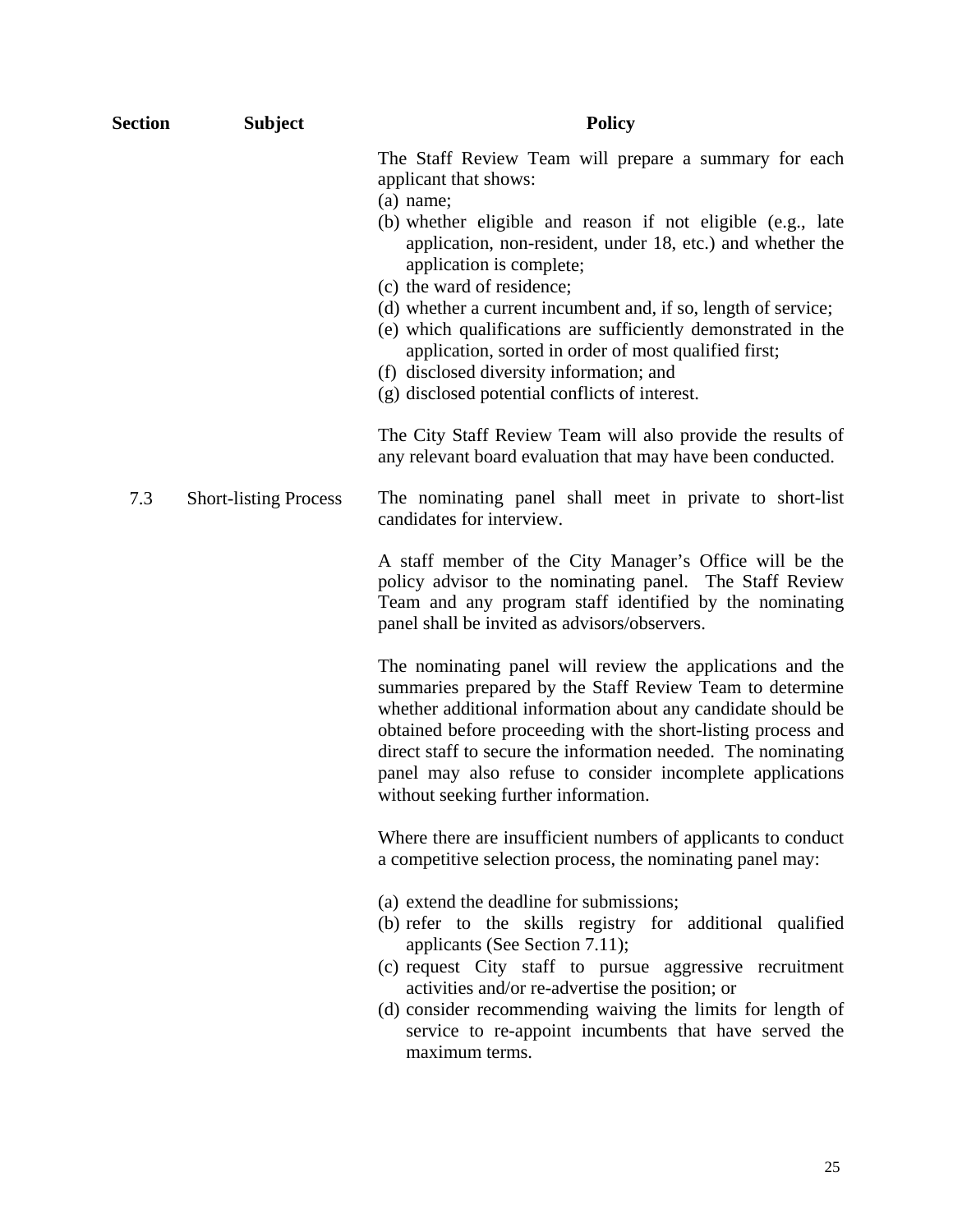| Section | <b>Subject</b>             | <b>Policy</b>                                                                                                                                                                                                                                                                                                                                                                                                                                                              |
|---------|----------------------------|----------------------------------------------------------------------------------------------------------------------------------------------------------------------------------------------------------------------------------------------------------------------------------------------------------------------------------------------------------------------------------------------------------------------------------------------------------------------------|
|         |                            | Once the nominating panel determines that there are a<br>sufficient number of applicants, the applicant pool should be<br>screened with the goal of arriving at a 'short-list' of excellent<br>candidates to interview. The selection is to be based on the<br>explicit position-related criteria set by Council, geographic<br>distribution, and diversity objectives. The nominating panel<br>should also assess any identified potential conflicts of<br>interest.      |
|         |                            | Current board members should be evaluated in the same way<br>and by the same criteria as new candidates, but the<br>nominating panel may also consider the results of any board<br>member evaluation process that may have been conducted.                                                                                                                                                                                                                                 |
| 7.4     | Testing                    | Where a written or other test is required, the Staff Review<br>Team will develop and administer the test to all short-listed<br>candidates. Only the averaged total scores for each candidate<br>will be made available to the nominating panel on the day of<br>the interview (or to Council if requested). The test questions,<br>the individual test papers and individual scorer marks will not<br>be made available to anyone except those administering the<br>test. |
| 7.5     | References                 | If selected for an interview, the nominating panel may request<br>that interviewees provide the names of three people who can<br>provide references. Staff will conduct the references check<br>and provide the resulting information to the nominating panel<br>on the day of the interviews. Reference information shall<br>remain confidential.                                                                                                                         |
| 7.6     | Interviewing<br>Candidates | Interview questions shall be agreed upon in advance and all<br>candidates will be asked the same questions.                                                                                                                                                                                                                                                                                                                                                                |
|         |                            | Members of the Staff Review Team and any program staff<br>identified by the nominating panel shall also be invited as<br>advisors/observers.                                                                                                                                                                                                                                                                                                                               |
|         |                            | Interview candidates will be required to sign their application<br>forms and any other release forms on the day of the interview<br>if they have not already done so (as may be the case when<br>applications are submitted electronically).                                                                                                                                                                                                                               |
|         |                            | On the day of the interview, staff will provide the nominating<br>panel with the results of any required written tests, results of<br>reference checks performed, and any other information<br>requested by the nominating panel.                                                                                                                                                                                                                                          |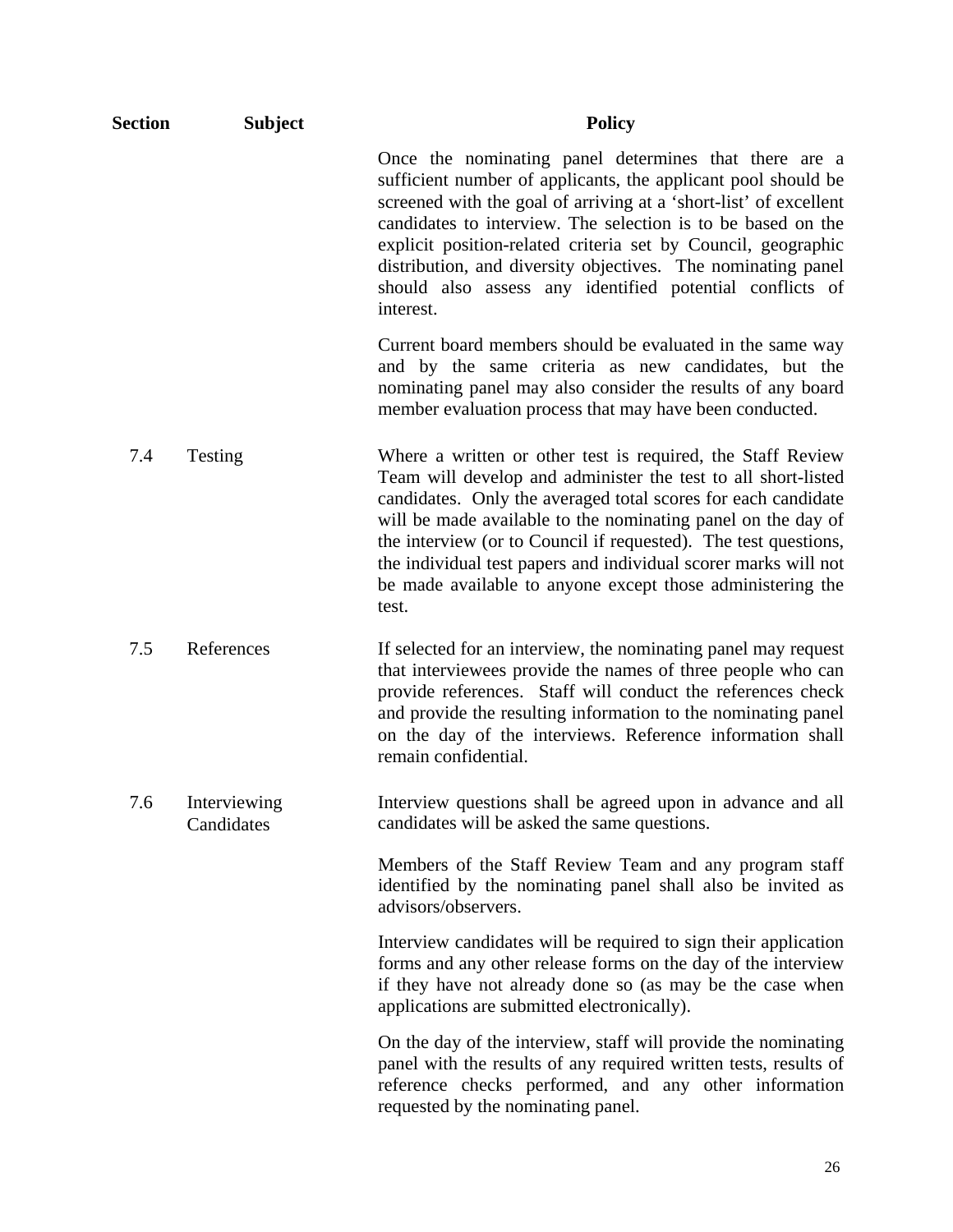| <b>Section</b> | <b>Subject</b>                         | <b>Policy</b>                                                                                                                                                                                                                                                                                                                                                                                                                                                                                                                                                    |
|----------------|----------------------------------------|------------------------------------------------------------------------------------------------------------------------------------------------------------------------------------------------------------------------------------------------------------------------------------------------------------------------------------------------------------------------------------------------------------------------------------------------------------------------------------------------------------------------------------------------------------------|
| 7.7            | <b>Attendance During</b><br>Interviews | A member of an interview panel must be in attendance for<br>interviews of all candidates for any board in order to vote on<br>the selection.                                                                                                                                                                                                                                                                                                                                                                                                                     |
| 7.8            | Evaluating<br>Qualifications           | The nominating panel should review the areas of expertise<br>being sought, and understand the criteria that will be used to<br>evaluate candidates.                                                                                                                                                                                                                                                                                                                                                                                                              |
|                |                                        | The nominating panel should take the following criteria into<br>consideration in evaluating qualifications of candidates:<br>(a) how well qualifications<br>are demonstrated on<br>the<br>application,<br>(b) test results where tests were administered;<br>(c) strength of answers to interview questions;<br>(d) references if requested; and<br>(e) board evaluations if undertaken and available.                                                                                                                                                           |
| 7.9            | <b>Selection Objectives</b>            | All selection bodies will strive to achieve a balance of:<br>(1) qualified applicants covering the range of qualifications<br>specified for the board;<br>(2) experienced and new members;<br>(3) geographic representation; and<br>(4) representation of the diversity and demographics of the<br>community including age, gender, sexual orientation,<br>aboriginal status, race and disability.                                                                                                                                                               |
|                |                                        | The nominating panel shall recommend to Council one person<br>for each vacant position.                                                                                                                                                                                                                                                                                                                                                                                                                                                                          |
| 7.10           | Alternates                             | In addition to the candidates recommended to Council for<br>appointment, the nominating panel is encouraged to identify a<br>number of alternates from the short-listed candidates for first<br>consideration when vacancies occur during the term.<br>The<br>names of identified alternates are submitted to Council, under<br>confidential cover, along with the names of the nominees<br>being recommended for the appointment.<br>The names of<br>identified alternates should remain confidential, but these<br>individuals may be advised of their status. |
|                |                                        | When a vacancy occurs before the end of the term, the City<br>Clerk shall contact identified alternates to verify continued<br>eligibility and interest. The City Clerk shall report this<br>information to the nominating panel for their consideration<br>for nomination.                                                                                                                                                                                                                                                                                      |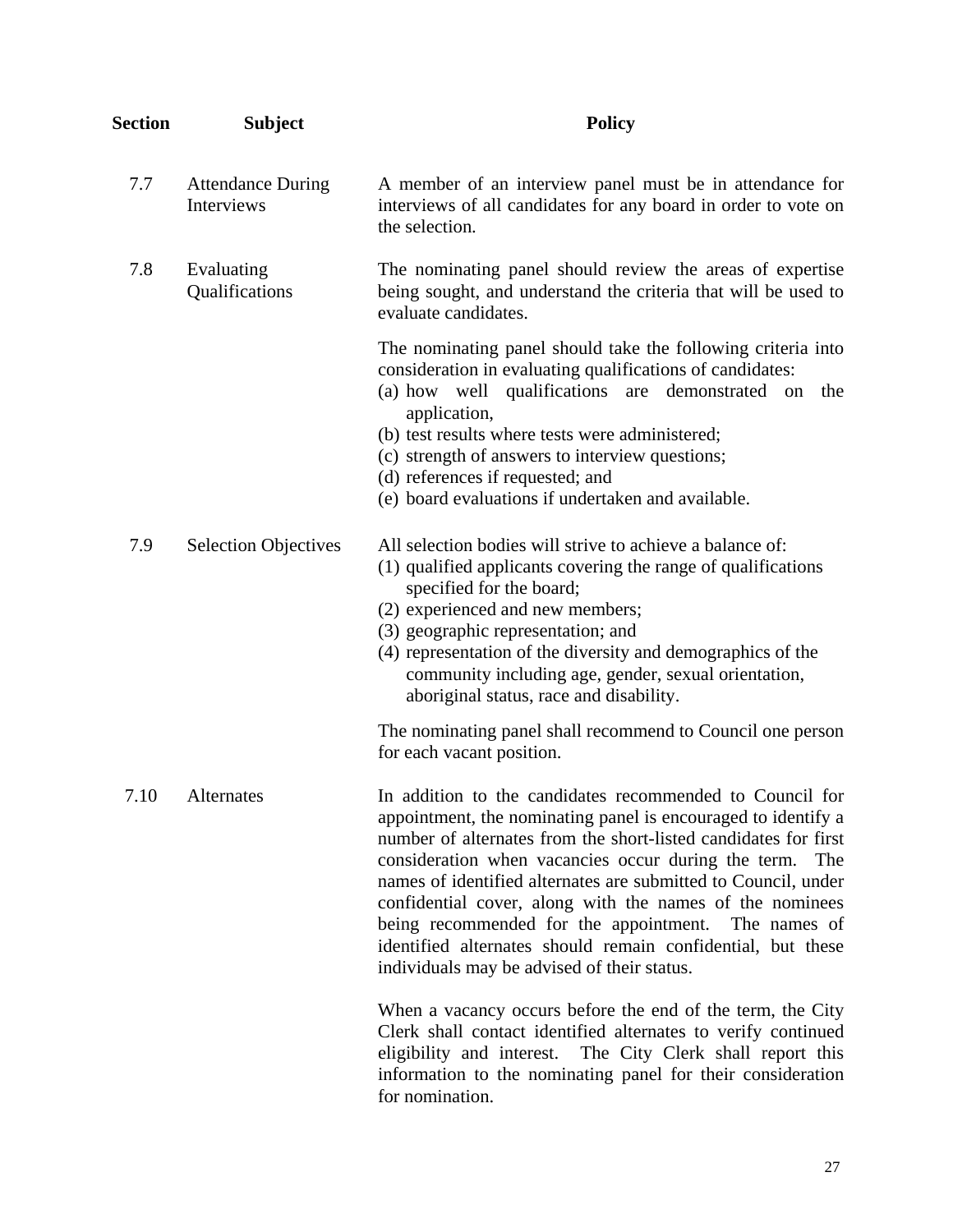| <b>Section</b> | <b>Subject</b>                                 | <b>Policy</b>                                                                                                                                                                                                                                                                                                                                                                                                                                                   |
|----------------|------------------------------------------------|-----------------------------------------------------------------------------------------------------------------------------------------------------------------------------------------------------------------------------------------------------------------------------------------------------------------------------------------------------------------------------------------------------------------------------------------------------------------|
| 7.11           | <b>Skills Registry</b>                         | Candidates who have been interviewed by a nominating panel<br>may be identified as having skills and competencies that<br>might be applied to a position on another board. With the<br>permission of the applicant, these candidates may be included<br>for the balance of the term of Council in a confidential skills<br>registry (in accordance with the relevant Municipal Freedom<br>of Information and Protection of Privacy Act (MFIPPA)<br>guidelines). |
|                |                                                | When a vacancy occurs for a board where there are no<br>eligible alternates to be considered for the appointment, the<br>nominating panel may refer to such skills registry.                                                                                                                                                                                                                                                                                    |
| 7.12           | <b>Reporting to Council</b>                    | The names of individuals recommended for an appointment<br>will be submitted to Council under confidential cover. The<br>names and bios (brief summaries of biographical information)<br>of successful appointees will become public once Council has<br>approved the appointments.                                                                                                                                                                             |
|                |                                                | Other personal information about an individual will only be<br>disclosed where the individual agrees to such disclosure.                                                                                                                                                                                                                                                                                                                                        |
|                |                                                | If Council wishes to discuss the recommended nominees, it<br>shall do so in-camera.                                                                                                                                                                                                                                                                                                                                                                             |
| 7.13           | Communication<br>Following the<br>Appointments | When Council, or other delegated authority, makes an<br>appointment, the City Clerk or other designated person shall<br>immediately advise all applicants of the status of their<br>applications, thanking all candidates for their interest.<br>All<br>applications shall be acknowledged after Council has made<br>appointments to the boards.                                                                                                                |
|                |                                                | Following the Council appointment or nomination to an<br>external special purpose body, the City Clerk or other<br>designated person shall include:                                                                                                                                                                                                                                                                                                             |
|                |                                                | (a) in a letter to the external special purpose body, a request<br>that such body provide the City's appointee with<br>information regarding that body's Directors and Officers<br>Liability Insurance, and                                                                                                                                                                                                                                                     |
|                |                                                | (b) in a letter to the City's appointees or nominees, a<br>suggestion that they may wish to follow-up with the<br>external body to get information about indemnity<br>coverage for members of the board.                                                                                                                                                                                                                                                        |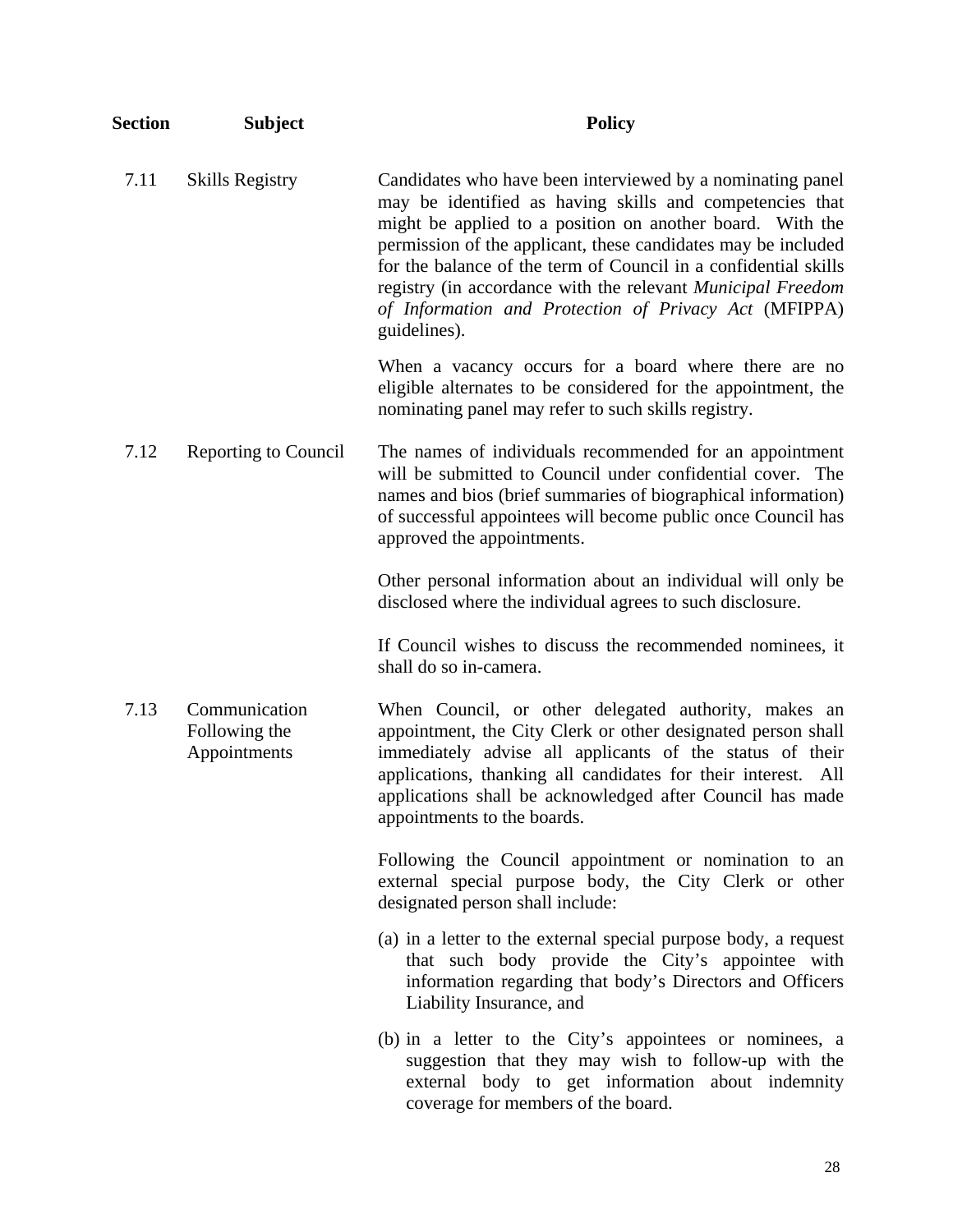| <b>Section</b> | <b>Subject</b>       | <b>Policy</b>                                                                                                                                                                                                                                                      |
|----------------|----------------------|--------------------------------------------------------------------------------------------------------------------------------------------------------------------------------------------------------------------------------------------------------------------|
|                |                      | Information on indemnity coverage for appointees to City<br>boards is provided for in Section 8.1 "Orientation for New<br>Board Members" below.                                                                                                                    |
| 7.14           | Diversity Monitoring | Self-identified diversity data at each stage of the selection<br>process (applicant pool, short-listed candidates, appointed<br>members) may be monitored and reported on in summary<br>form. The identities of specific candidates shall be kept<br>confidential. |
|                |                      | The purpose of this monitoring is to assess how well<br>Council's diversity objectives have been met and ascertain<br>what improvements could be made such as targeted outreach<br>or removing barriers to participation.                                          |

# **Part VIII: Standards of Conduct for City Appointees**

| Section | <b>Subject</b>                                     | <b>Policy</b>                                                                                                                                                                                                                                                                                                                                                                                                                                                                                                                                |
|---------|----------------------------------------------------|----------------------------------------------------------------------------------------------------------------------------------------------------------------------------------------------------------------------------------------------------------------------------------------------------------------------------------------------------------------------------------------------------------------------------------------------------------------------------------------------------------------------------------------------|
| 8.1     | <b>Orientation for New</b><br><b>Board Members</b> | Board and City staff shall arrange briefing session(s) to<br>provide an initial orientation for all newly appointed members<br>on the operation of the board and City expectations. Topics<br>should include information related to the board's mandate,<br>current issues, program statistics and operations, as well as<br>the board's relationship to the City, Code of Conduct and City<br>policies and objectives for the board including the City's<br>objective of removing barriers to accessing services in a<br>diverse community. |
|         |                                                    | In certain cases, new appointees may be required to attend<br>mandatory training (e.g., for quasi-judicial bodies, such as the<br>Toronto Licensing Tribunal and the Committee<br>of<br>Adjustment).                                                                                                                                                                                                                                                                                                                                         |
|         |                                                    | Following the appointment to a City agency, staff of the City<br>or the agency or both shall include information on the<br>Directors and Officers Liability Insurance in the orientation<br>materials provided to new board members.                                                                                                                                                                                                                                                                                                         |
| 8.2     | General Standards of<br>Conduct                    | Members of the public who are appointed to a City board<br>shall serve and be seen to serve in a conscientious and<br>diligent manner, and in a manner that accommodates access<br>to services by the City's diverse communities.                                                                                                                                                                                                                                                                                                            |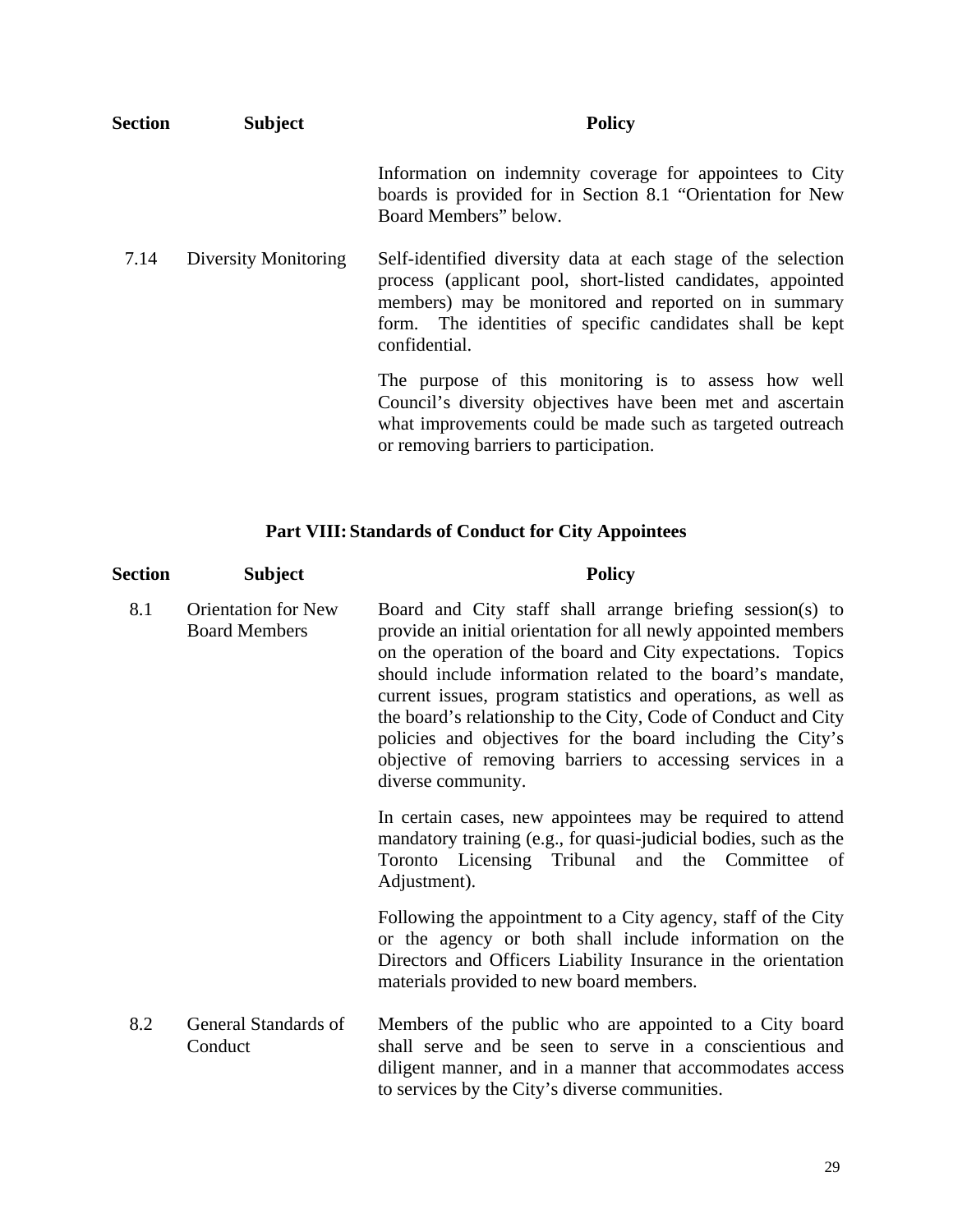| <b>Section</b> | <b>Subject</b>                                 | <b>Policy</b>                                                                                                                                                                                                                                                                                                                                                                                                                                                                                                                                                                 |
|----------------|------------------------------------------------|-------------------------------------------------------------------------------------------------------------------------------------------------------------------------------------------------------------------------------------------------------------------------------------------------------------------------------------------------------------------------------------------------------------------------------------------------------------------------------------------------------------------------------------------------------------------------------|
|                |                                                | No member of a City board shall use the influence of the<br>office to which he or she is appointed for any purpose other<br>than for the exercise of official duties.                                                                                                                                                                                                                                                                                                                                                                                                         |
|                |                                                | Members are expected to perform their duties in a transparent<br>manner that promotes public confidence and will bear close<br>public scrutiny.                                                                                                                                                                                                                                                                                                                                                                                                                               |
|                |                                                | Members shall strive to serve the public interest by upholding<br>both the letter and the spirit of the laws and policies<br>established by the Federal Parliament, Ontario Legislature<br>and the City of Toronto Council as well as any policies<br>established by the board.                                                                                                                                                                                                                                                                                               |
| 8.3            | Ceasing to Meet<br><b>General Requirements</b> | Any board member who accepts an office or employment, or<br>has a conflict of interest that is incompatible with continued<br>service on the board, ceases to be a resident of Toronto, or<br>ceases to meet other general requirements of the appointment<br>set out in Part II of the policy shall immediately notify the<br>board, and the board shall so notify the relevant nominating<br>panel for appropriate action.                                                                                                                                                  |
| 8.4            | <b>Meeting Attendance</b><br>Requirements      | The board or a quasi-judicial tribunal or panel has the<br>discretion to permit or excuse a member's absence without<br>further action.                                                                                                                                                                                                                                                                                                                                                                                                                                       |
|                |                                                | Board members who are absent from two (2) consecutive<br>scheduled meetings of the board,<br>regularly<br>without<br>permission of the board, are to be contacted by the Chair or<br>Secretary to confirm their commitment to the board. When<br>any board member is absent for three (3) consecutive<br>regularly scheduled meetings of the board, without<br>permission of the board, the board shall provide written notice<br>of the absence to the relevant nominating panel for<br>appropriate action.                                                                  |
|                |                                                | In the case of quasi-judicial tribunals, members who are<br>absent from all scheduled hearings held during the previous<br>two (2) consecutive months, without permission, are to be<br>contacted by the Chair or Secretary to confirm their<br>commitment. When any of the quasi-judicial members are<br>absent from all scheduled hearings held during the previous<br>three (3) consecutive months, without permission, the quasi-<br>judicial tribunal or panel will provide written notice of the<br>absence to the relevant nominating panel for appropriate<br>action. |